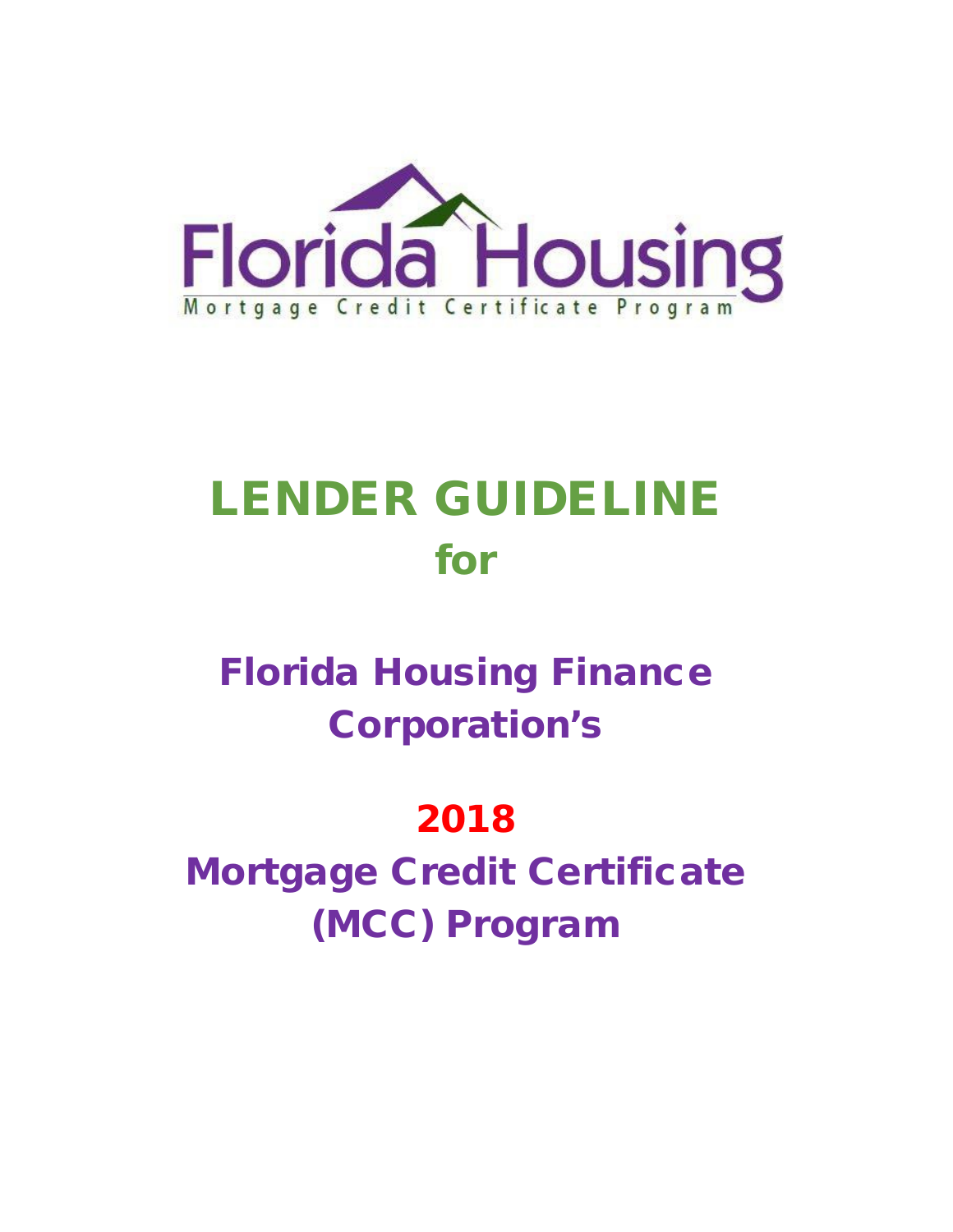## **TABLE OF CONTENTS**

| Topic                                                                             | Page           |  |  |  |
|-----------------------------------------------------------------------------------|----------------|--|--|--|
| <b>Important Program Updates</b>                                                  |                |  |  |  |
| Introduction to Florida Housing Finance Corporation's Mortgage Credit Certificate | $\overline{4}$ |  |  |  |
| Program                                                                           |                |  |  |  |
| Where to get Answers to your Questions                                            | 6              |  |  |  |
| <b>MCC Program Staff</b>                                                          | 7              |  |  |  |
| <b>Definitions</b>                                                                | 8              |  |  |  |
| Mortgage Credit Certificate Program Requirements                                  |                |  |  |  |
| <b>Federally Designated Targeted Areas</b>                                        |                |  |  |  |
| Income and Purchase Limits                                                        |                |  |  |  |
| <b>MCC Term Sheet</b>                                                             |                |  |  |  |
| <b>Reissued MCC Mortgage Requirements</b>                                         |                |  |  |  |
| Reserving the FL Housing MCC Online                                               |                |  |  |  |
| Determining Income                                                                |                |  |  |  |
| Closing, Shipping and Clearing Loans for MCC Issuance                             |                |  |  |  |
|                                                                                   |                |  |  |  |
| <b>Shipping (Closed Loan File Submission Checklist)</b>                           | 28             |  |  |  |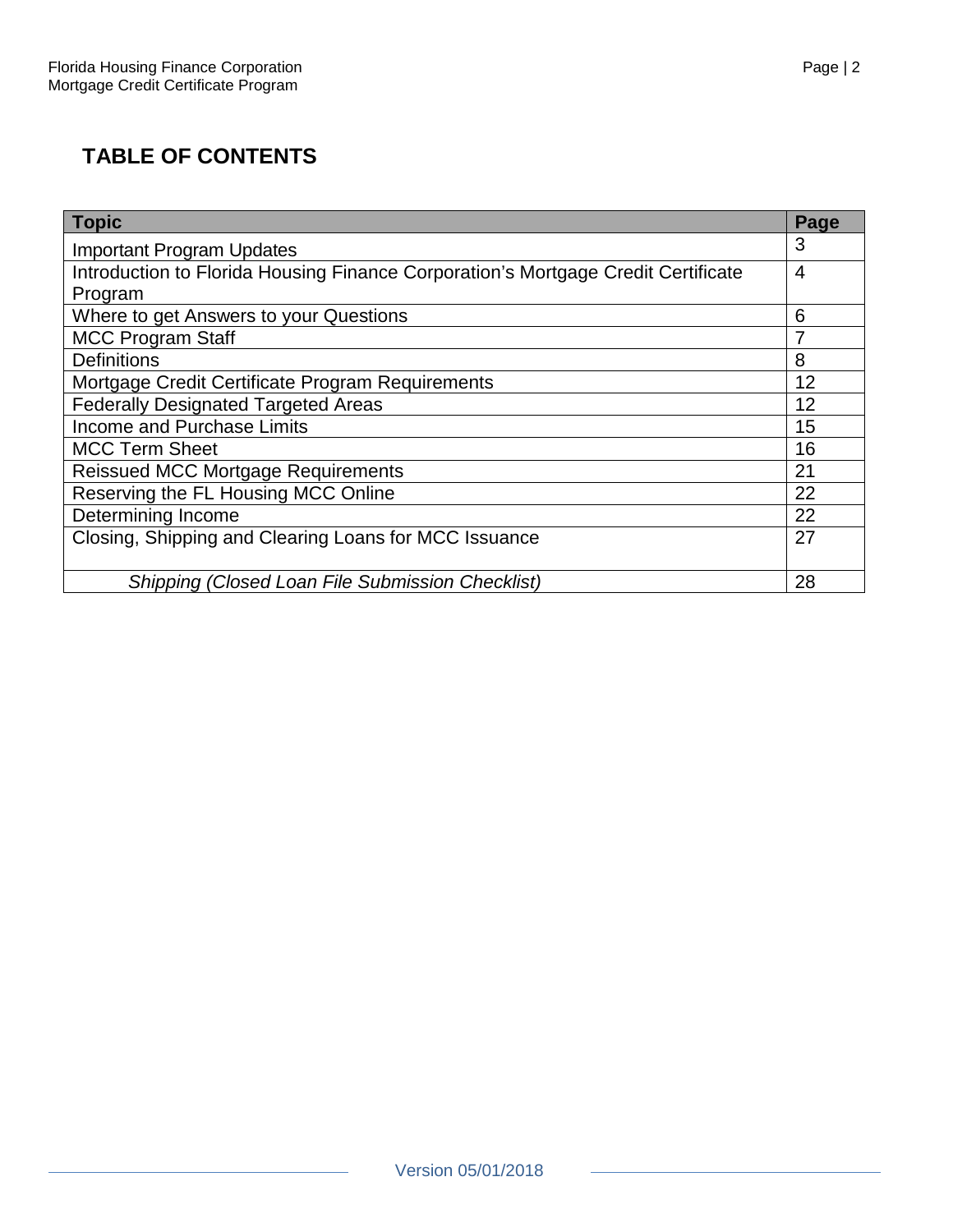## **IMPORTANT PROGRAM UPDATES**

| <b>Effective</b><br><b>Date</b> | <b>Update</b>                              | Page<br>$\#$ |
|---------------------------------|--------------------------------------------|--------------|
| 5/1/2018                        | Revised Program Guide for 2018 MCC Program |              |
|                                 |                                            |              |
|                                 |                                            |              |
|                                 |                                            |              |
|                                 |                                            |              |
|                                 |                                            |              |
|                                 |                                            |              |
|                                 |                                            |              |
|                                 |                                            |              |
|                                 |                                            |              |
|                                 |                                            |              |
|                                 |                                            |              |
|                                 |                                            |              |
|                                 |                                            |              |
|                                 |                                            |              |
|                                 |                                            |              |
|                                 |                                            |              |
|                                 |                                            |              |
|                                 |                                            |              |
|                                 |                                            |              |
|                                 |                                            |              |
|                                 |                                            |              |
|                                 |                                            |              |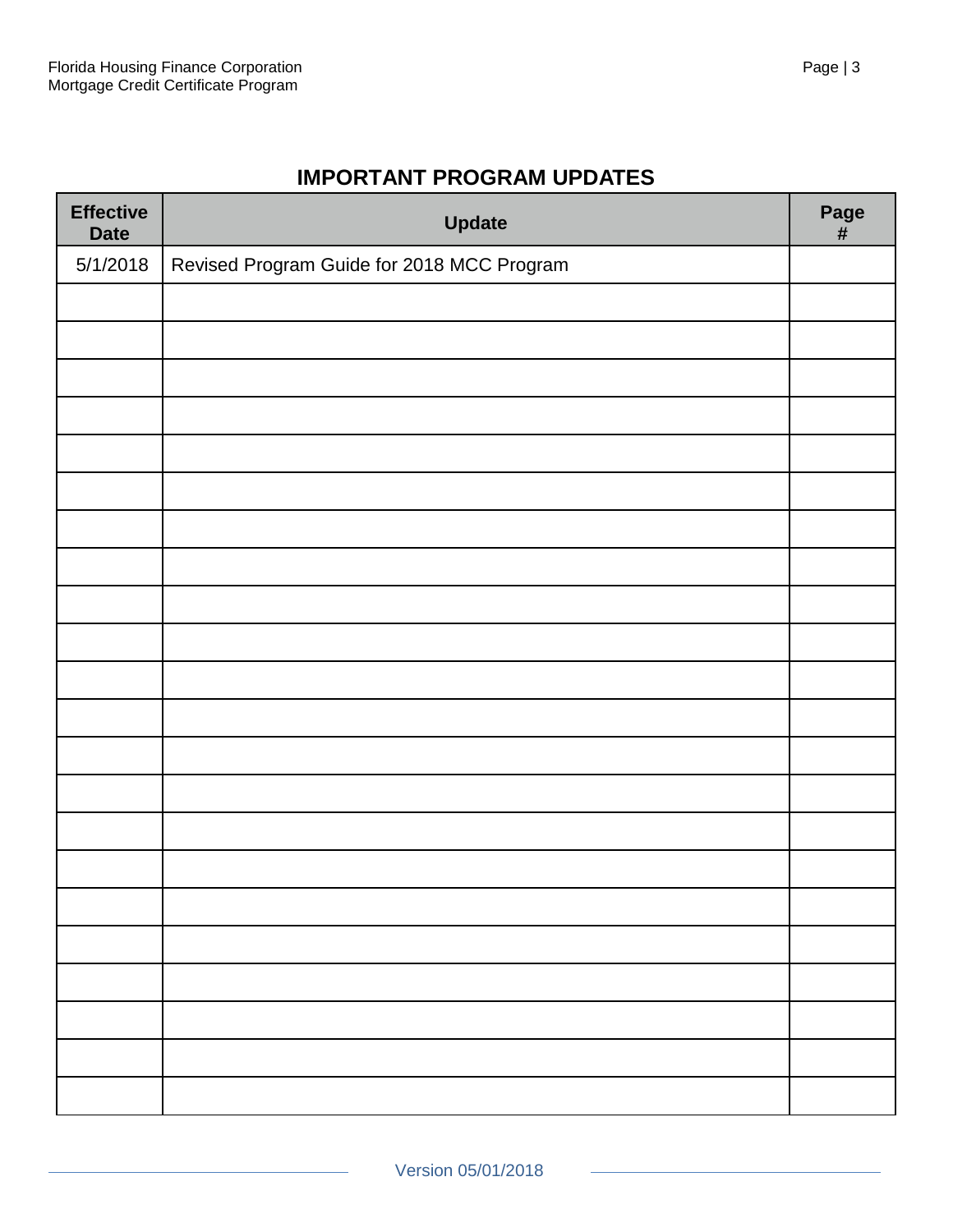## **INTRODUCTION TO FLORIDA HOUSING FINANCE CORPORATION'S MORTGAGE CREDIT CERTIFICATE PROGRAM**

**Florida Housing Finance Corporation (FL Housing)** (EIN 59-3451366) offers a Mortgage Credit Certificate (MCC) Program to eligible first time buyers through our network of Participating Lenders throughout all counties in the State of Florida.

Mortgage Credit Certificates were authorized by Congress in the 1984 Tax Reform Act. An MCC is a non-refundable federal income tax credit. The MCC reduces an eligible borrower's federal income taxes and, in effect, creates additional income for the borrower to use towards his/her monthly mortgage payments.

Florida Housing offers an MCC with up to a 30% tax credit amount, depending on the loan amount. Homeowners with the credit are allowed to use up to 30% of the annual mortgage interest (up to a maximum of \$2,000\*\*) as a direct federal tax credit, resulting in a dollar-fordollar reduction of their annual federal income tax liability. The remainder of the homeowners' annual mortgage interest will continue to qualify as an itemized tax deduction for federal income tax purposes.

#### **Please note that the maximum credit allowed in any year is the lesser of the applied credit rate of the annual mortgage interest or \$2,000, except for MCCs using the 20% credit rate, or less, where there is no maximum credit amount.**

For example, a borrower with a loan amount of \$190,000 at an interest rate of 5% for 30 years pays approximately \$9,500 of interest in the first year of the mortgage loan. With a 20% MCC, this borrower receives a direct federal income tax credit of \$1,900 (20% x \$9,500) and the borrower treats the remaining \$7,600 of mortgage interest paid as an itemized tax deduction.

Under another example, a borrower with a loan amount of \$100,000 at an interest rate of 5% for 30 years pays approximately \$5,000 of interest in the first year of the mortgage loan. With a 30% MCC, this borrower receives a direct federal income tax credit of \$1,500. The borrower treats the remaining \$3,500 of mortgage interest paid as an itemized tax deduction.

The MCC will provide the borrower with a federal tax credit for the life of the mortgage loan as long as the borrower occupies the property as his principal residence. Should the borrower cease to occupy the property as his primary principal residence, or should the borrower refinance the mortgage loan related to the MCC, the MCC is revoked unless the borrower refinances through Florida Housing Finance Corporation's Reissue Program through one of Florida Housing's approved Participating Lenders. (See page 21 of this Lender Guideline for more information.)

An MCC cannot be issued to a borrower who is assuming an existing mortgage that was not previously assisted with an MCC and an MCC **CANNOT** be used with any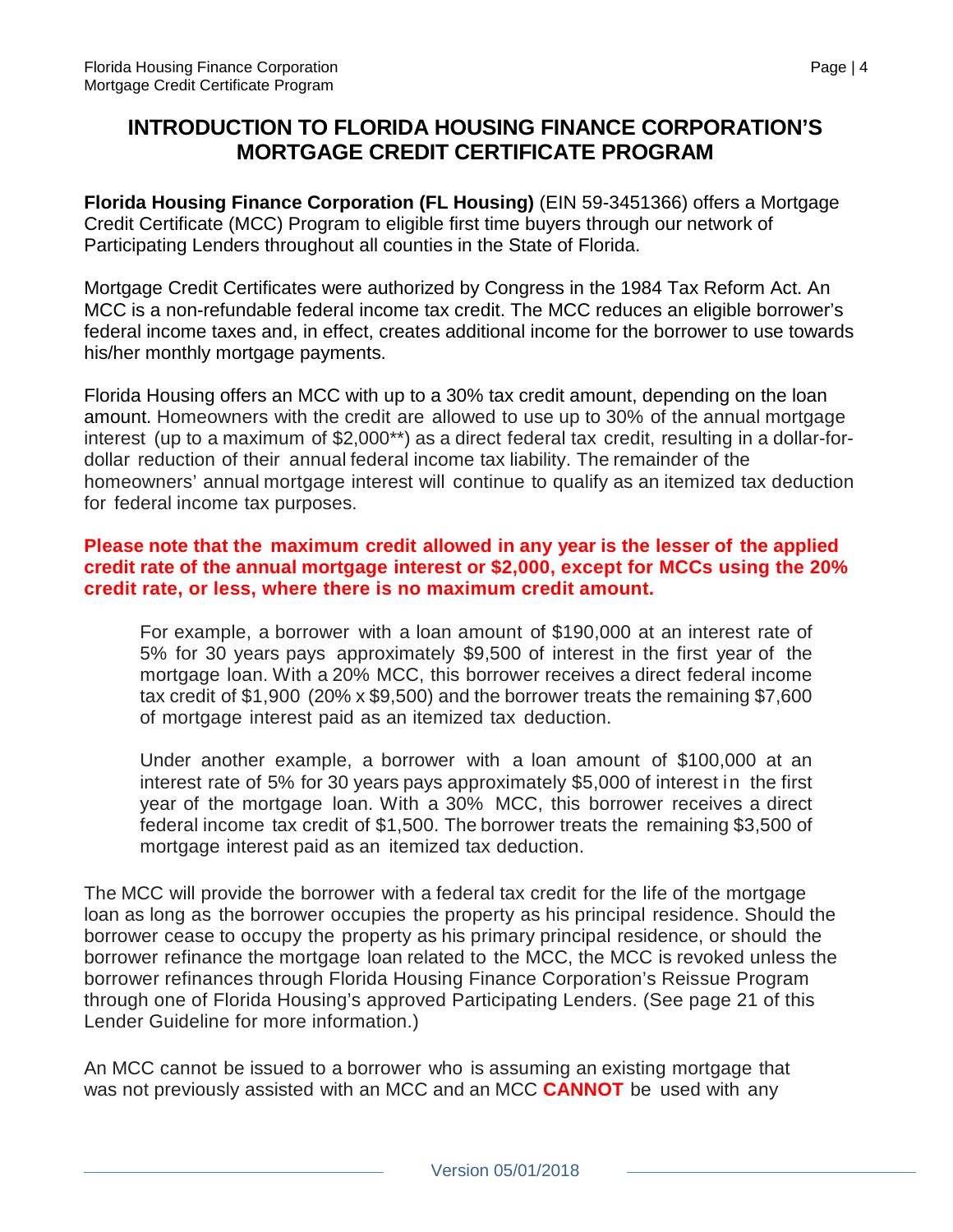tax-exempt Mortgage Revenue Bond (MRB) Program. An MCC **CANNOT** be issued with Florida Housing's FL First or Military Heroes First Mortgage Programs.

Under the MCC Program, Florida Housing will only issue MCCs to eligible borrowers who obtain mortgage loans from Participating Lenders who have executed an Lender Participation Agreement (the Agreement) with Florida Housing. Florida Housing will only issue MCCs to eligible who purchase a new or existing home through one of our approved Participating Lenders.

Twenty percent (20%) of the total MCC authority will be reserved by Florida Housing for residences located in Targeted Areas for at least one year after the date Florida Housing begins to accept applications for MCCs under the Program.

The Program will run through December 31, 2020 or until such time as all allocation has been expended.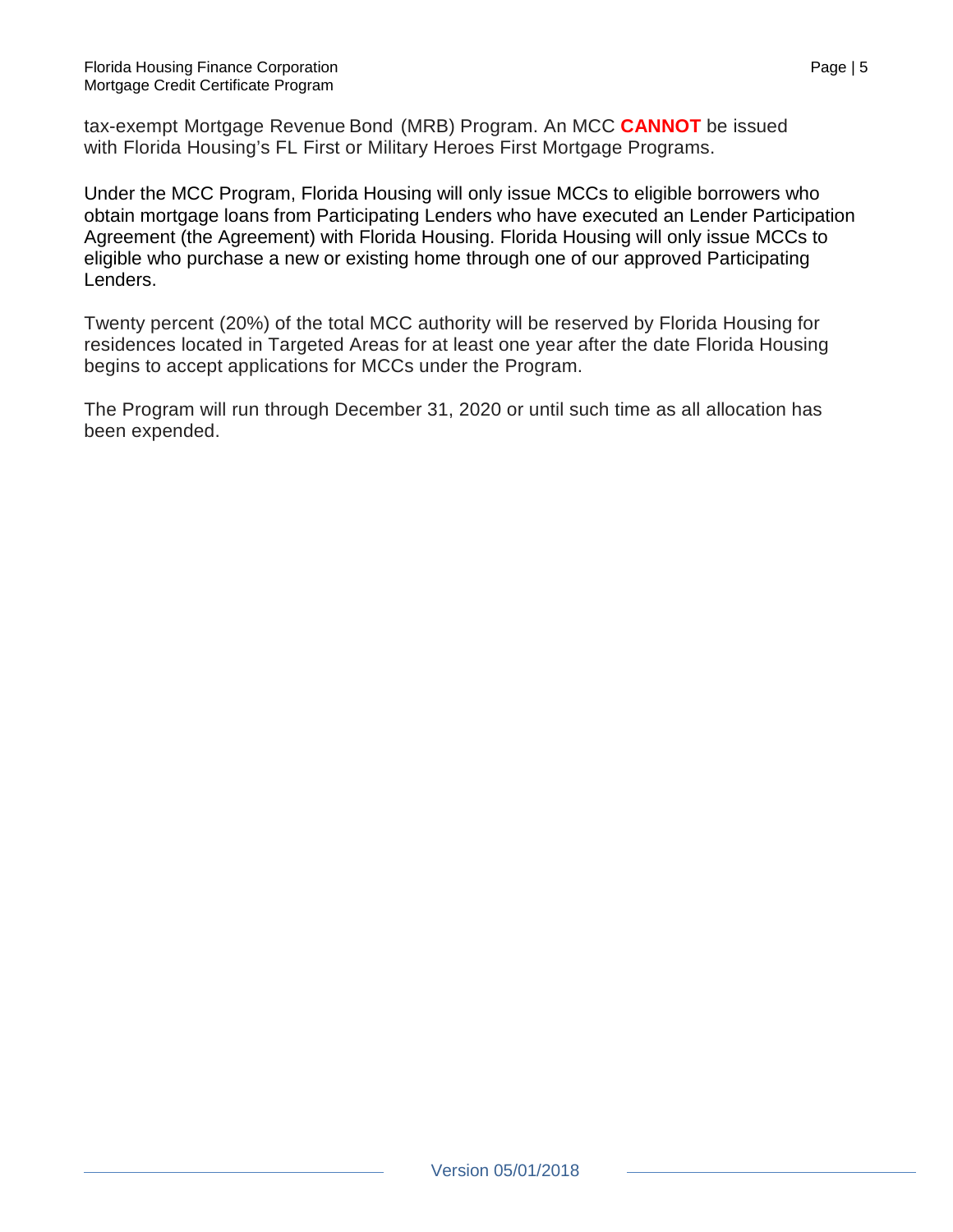## **WHERE TO GET ANSWERS TO YOUR QUESTIONS**

**Florida Housing's office hours are between 8:00 am and 5:00 pm, Monday – Friday.**  Please direct any questions or concerns to the appropriate party listed below.

| Question                   | <b>Direct Questions</b> | <b>Contact Information</b>           |
|----------------------------|-------------------------|--------------------------------------|
|                            | to:                     |                                      |
| How to become an           | <b>MCC Compliance</b>   | Charles. White @floridahousing.org   |
| approved Lender            | Team                    | Charles.jones.@floridahousing.org    |
|                            |                         | natalyne.zanders@floridahousing.org  |
| How individual staff       | <b>MCC Compliance</b>   | Go to this link below for Lender     |
| members of an approved     | Team                    | Training:                            |
| Participating Lender can   |                         | http://www.floridahousing.org/lender |
| sign up to participate in  |                         | s-loan-officers/florida-housing-     |
| the MCC Program            |                         | mortgage-credit                      |
| Where to attend training   | <b>MCC Compliance</b>   | Go to this link below for Lender     |
| for MCC Program            | Team                    | Training:                            |
|                            |                         | http://www.floridahousing.org/lender |
|                            |                         | s-Ioan-officers/florida-housing-     |
|                            |                         | mortgage-credit                      |
| Where to attend training   | <b>MCC Compliance</b>   | Go to this link below for System     |
| for the online reservation | Team                    | Training:                            |
| system                     |                         | http://www.floridahousing.org/lender |
|                            |                         | s-loan-officers/florida-housing-     |
|                            |                         | mortgage-credit                      |
| How to reserve a loan      | <b>MCC Compliance</b>   | Go to this link below to access the  |
|                            | Team                    | Lender Portal:                       |
|                            |                         | http://www.floridahousing.org/lender |
|                            |                         | s-loan-officers/florida-housing-     |
|                            |                         | mortgage-credit                      |
| How to modify a loan       | <b>MCC Compliance</b>   | Go to this link below for System     |
|                            | Team                    | Training:                            |
|                            |                         | http://www.floridahousing.org/lender |
|                            |                         | s-Ioan-officers/florida-housing-     |
|                            |                         | mortgage-credit                      |
| How to pull Program        | <b>MCC Compliance</b>   | Go to this link below for System     |
| documents from the online  | Team                    | Training:                            |
| reservation system         |                         | http://www.floridahousing.org/lender |
|                            |                         | s-loan-officers/florida-housing-     |
|                            |                         | mortgage-credit                      |
| Questions regarding        | <b>MCC Compliance</b>   | Refer to the "Determining Income"    |
| income for the MCC         | Team                    | Section of this Lender Guideline or  |
| Program                    |                         | email questions to                   |
|                            |                         | mccprogram@floridahousing.org        |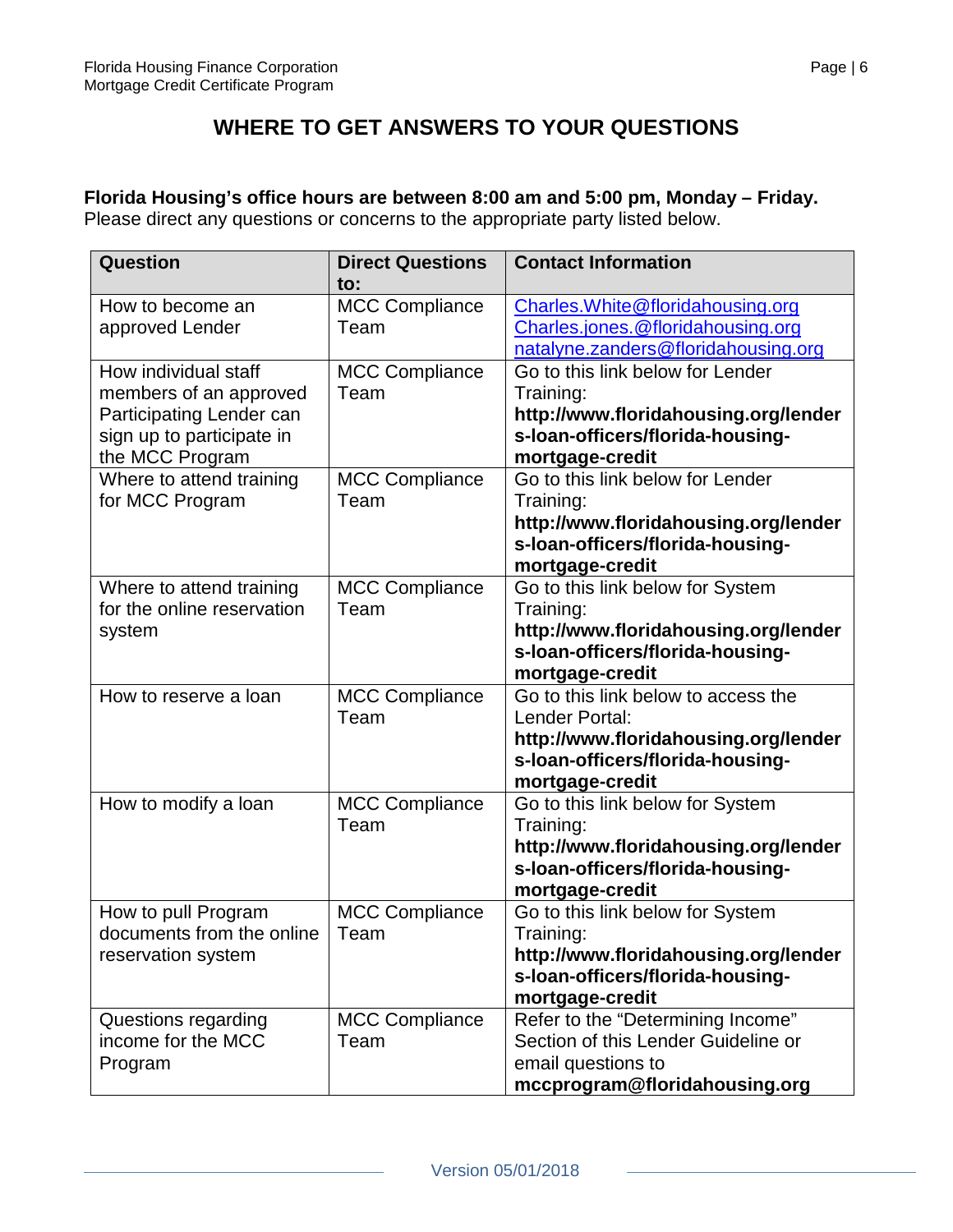| Credit underwriting     | Participating         | FL Housing does not re-underwrite     |
|-------------------------|-----------------------|---------------------------------------|
| questions               | Lenders should        | loans. Credit underwriting questions  |
|                         | refer to their        | should NOT be directed to FL Housing. |
|                         | internal              |                                       |
|                         | Underwriting          |                                       |
|                         | Department or         |                                       |
|                         | Manager               |                                       |
| Questions regarding the | <b>MCC Compliance</b> | mccprogram@floridahousing.org         |
| shipping of closed      | Team                  |                                       |
| compliance loan files   |                       |                                       |
| Questions regarding     | <b>MCC Compliance</b> | mccprogram@floridahousing.org         |
| exceptions              | Team                  |                                       |

## **MCC PROGRAM STAFF**

Questions regarding file submission, reservation system inquiries, website concerns,compliance resolution, general inquiries, and new lender submissions can be submitted to our MCC Staff Members below:

| Contact              | Email                            | Phone        | Extension |
|----------------------|----------------------------------|--------------|-----------|
| <b>Charles Jones</b> | Charles.Jones@floridahousing.org | 850-488-4197 | 1197      |
| <b>Michelle Nix</b>  | Michelle.Nix@floridahousing.org  | 850-488-4197 | 1274      |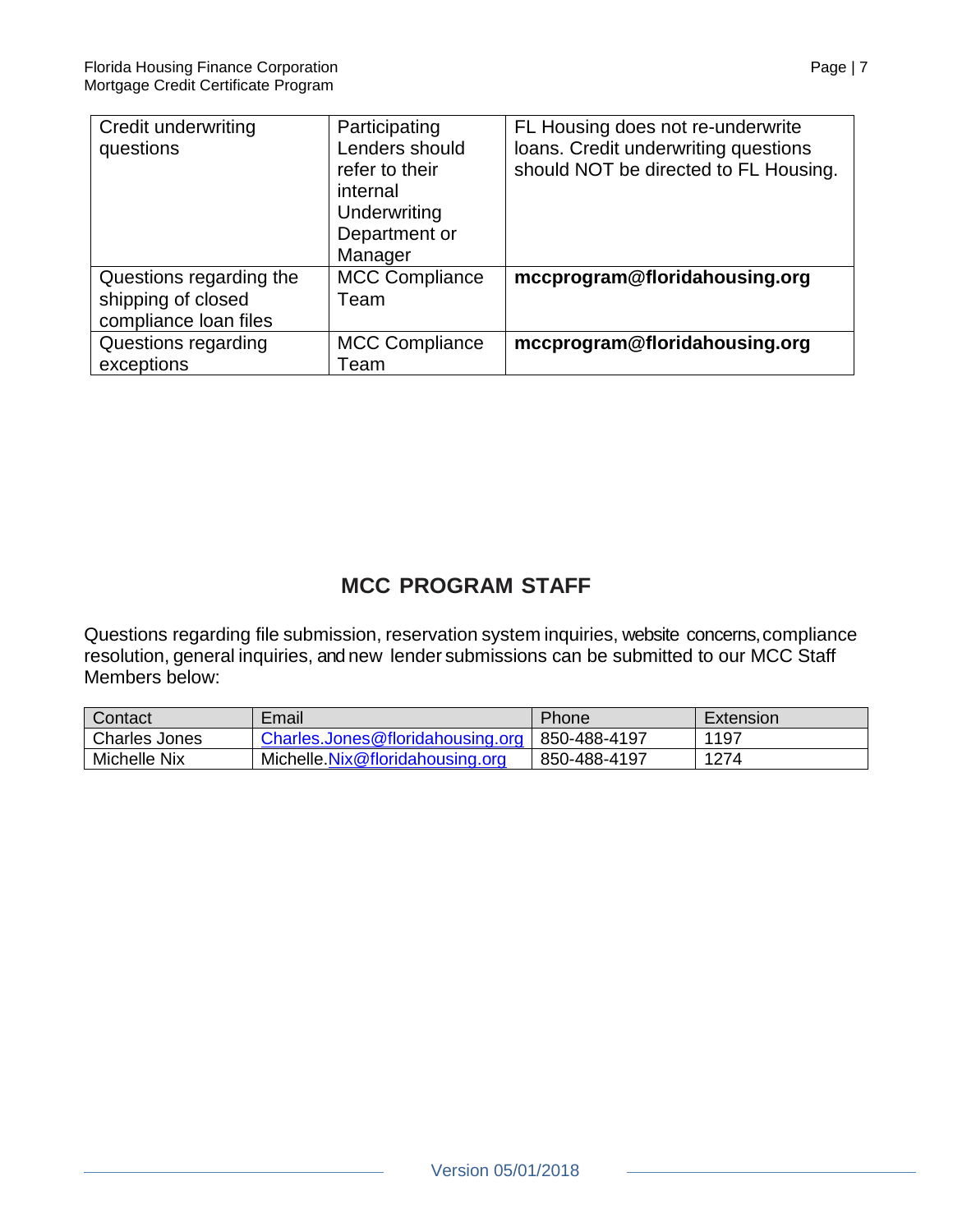## **DEFINITIONS**

**Acquisition Cost** means the cost of acquiring residential property as a completed residential unit, including: all amounts paid, either in cash or in kind, by the mortgagor or a related party for the benefit of the mortgagor to the seller(s); or related parties for the benefit of the seller(s) as consideration of the residential property. The following costs are excluded: (1) those settlement costs and financing costs that are usual and reasonable and that would be paid by the mortgagor where financing is not provided through a qualified mortgage bond issue; (s) the values of any services performed by the mortgagor and family members in completing a dwelling unit on the residential property; and (3) the cost any land that was owned by the mortgagor for at least two years prior to the construction of a dwelling unit on the residential property.

**Agency** means FHA (Federal Housing Administration of the United States Department of Housing and Urban Development), VA (Veteran's Affairs) or USDA/RD (Rural Development Service of the United States Department of Agriculture).

**Affidavit** means a document filed in connection with the Mortgage Credit Certificate Program that is made under oath and subject to the penalties of perjury. The affidavits include the Seller Closing Affidavit and the Borrower / Co- Borrower Closing Affidavit.

**Certified Indebtedness Amount** means, for the purposes of this MCC Program, the Mortgage Loan Amount as defined in this Lender Guideline.

**Co-borrower** means an individual who executes the loan documents, who is named on the mortgage loan and whose income and credit are used to qualify for the mortgage loan. Co-borrowers must: (1) meet satisfy MCC Program annual income limits set forth in this Lender Guideline; (2) establish Florida residency within 60 days of closing; and (3) have not had an ownership interest in a principal residence during the three-year period ending on the date the Warranty Deed is executed, unless the residence purchased is in a Federally Designated Targeted Area or meets the Veteran's Exemption.

**Co-signer** means a non-occupant who is co-signing the promissory note for a particular mortgage loan. Co-signers, however, are strictly **prohibited** in Florida Housing Finance Corporation's Mortgage Credit Certificate Program.

**Current Gross Annual Income** means gross monthly income multiplied by twelve (12). Gross monthly income is the sum of monthly gross pay; any additional income from overtime, part-time employment, bonuses, dividends, interest royalties, pensions, Veterans Administration (VA) compensation, net rental income, etc.; and other income (such as alimony, child support, sick pay, social security benefits, unemployment compensation, income received from trusts, and income received from business activities or investments.) *Please refer to the Determining Income Section of this Lender Guideline for more information.*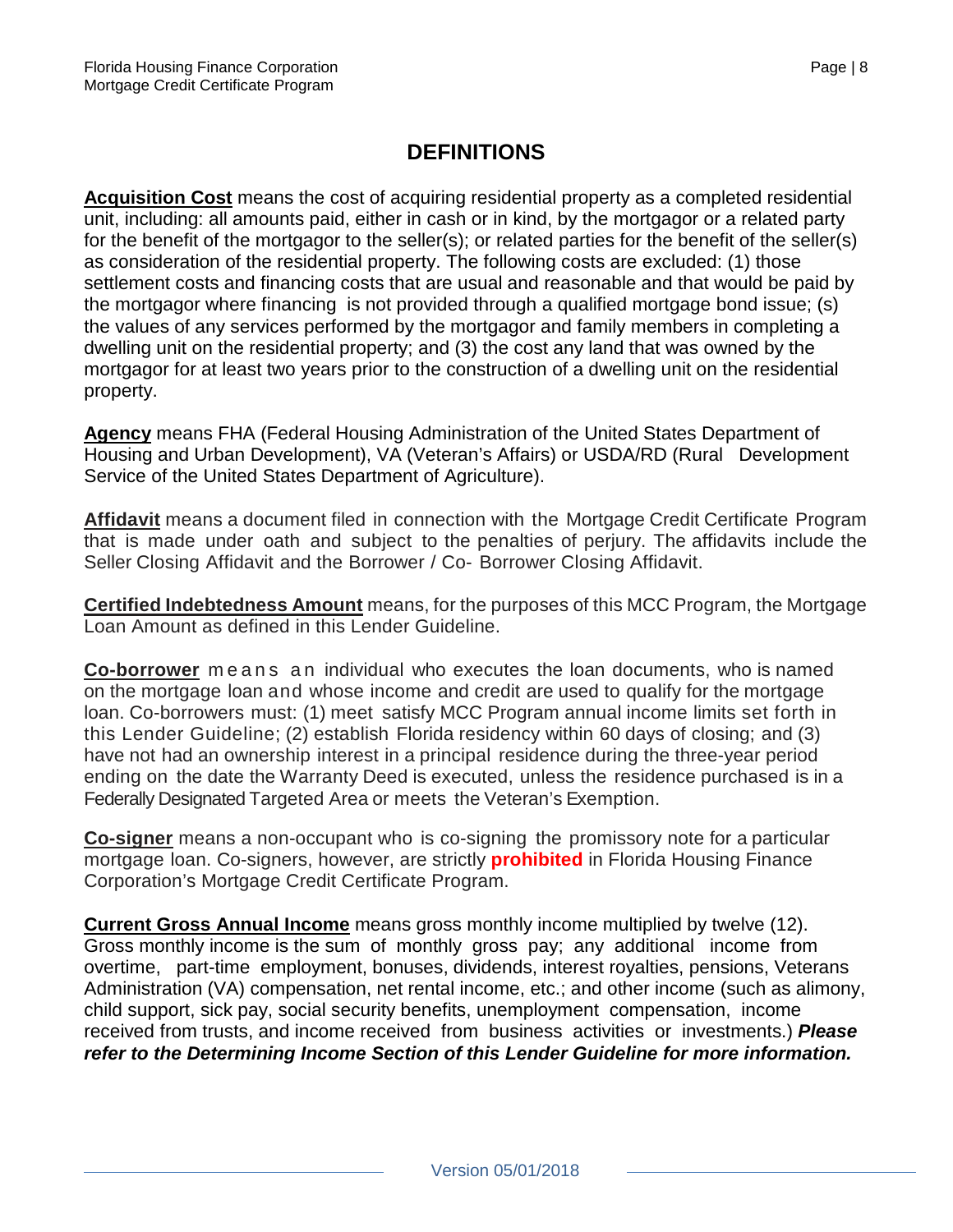**Eligible Borrower** means an individual or family that: (1) meets the annual income limits set forth in this Lender Guideline; (2) establishes Florida residency within 60 days of closing; and (3) has not had an ownership interest in a principal residence during the three-year period ending on the date the Warranty Deed is executed, unless the residence is in a Federally Designated Targeted Area or meets the Veteran's Exemption.

**Eligible Property** means a residence that is located in Florida and is eligible for insurance under FHA, VA, USDA-RD and Conventional guidelines. In addition, Eligible Properties must meet Florida Housing's Mortgage Credit Certificate Program requirements as set forth in this Lender Guideline.

**Federally Designated Targeted Area** means those areas within the State identified as Qualified Census Tracts and Areas of Chronic Economic Distress (if any) which are set forth in this Lender Guideline. A census tract in which 70% or more of the households have an income which is 80% or less of the statewide median family income. Borrowers purchasing homes in these areas are not subject to the prior home ownership restriction. Targeted areas are available through the U.S. Census Bureau's website at [http://factfinder2.census.gov.](http://factfinder2.census.gov/)

**FHA/VA/USDA-RD Loans** means Mortgage Loans which are FHA insured, U.S. Department of Veterans Affairs (VA) Guaranteed, or U.S. Department of Agriculture Rural Development (USDA-RD) Guaranteed.

**First Time Homebuyer** means, except for borrowers purchasing in Federally Designated Targeted Areas and for certain veterans eligible for the Veteran's Exception, the borrower and spouse of a borrower, if applicable, must have had no present Ownership Interest in a principal residence at any time during the three-year period prior to the date on which the Mortgage Loan is executed.

**GSE** means the Government Sponsored Enterprises which includes Fannie Mae and Freddie Mac.

**Homebuyer Counseling** means First-Time Homebuyers, unless qualifying under a Veteran's Exception or those who are exempt by purchasing a home in a Federally Designated Targeted Area as specified in this Lender Guideline, must complete a Program-approved pre-purchase homebuyer education course. We will accept face-toface homebuyer education if provided by a HUD approved counseling agency, a unit of local government that provides pre-purchase homebuyer education in Florida, or a counseling agency designated by a unit of local government to provide homebuyer education on their behalf. Refer to [www.hud.gov f](http://www.floridahousing.org/)or a list of approved education providers by county. Online HBE is permitted if provided by a HUD approved agency, a unit of local government that provides pre-purchase homebuyer education in Florida, a mortgage insurance provider, or an Agency or GSE sponsored course.

**Household Income** means the combined gross annual income of borrower(s) and any person or persons who intend to occupy the home as a principal residence. The income of all household members who are 18 years of age or older (except full-time dependent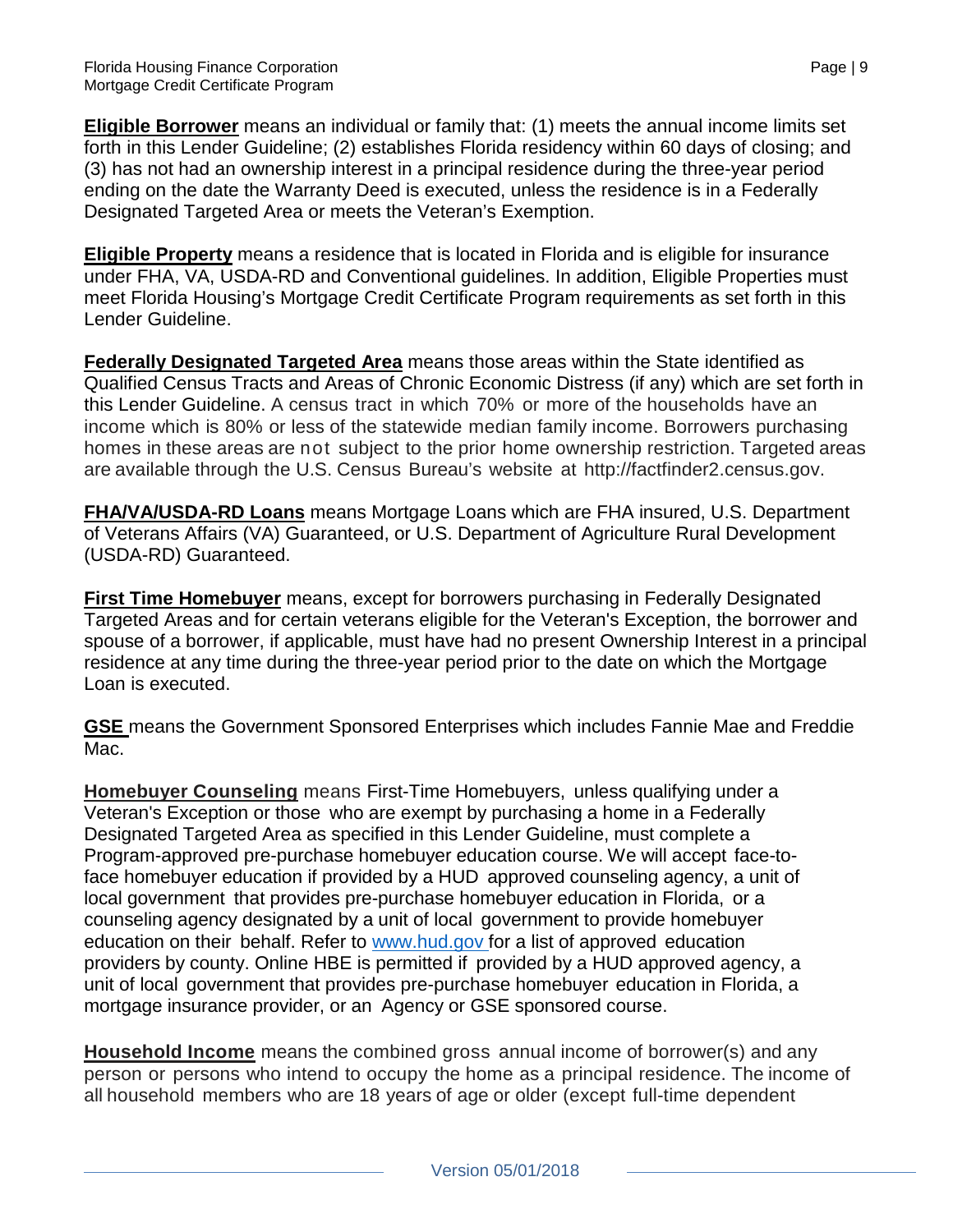students – please see Determining Income section of this Lender Guideline) must be included in the total annual income calculation, whether or not they will execute the promissory note. If married, the gross annual income of the spouse must also be included even if the spouse is not going to occupy the property or execute the promissory note.

**HUD** means the United States Department of Housing and Urban Development.

**Income Limit** means the federally adjusted income limits for a household, adjusted for household size and county, which are set forth in this Lender Guideline.

**Lender or Participating Lender** means a home mortgage lending institution approved by Florida Housing for the Program.

**IRC** means Internal Revenue Code of 1986, as amended.

**IRS** means Internal Revenue Service.

**Manufactured Home (Mobile Home)** means a manufactured building designed to be used as a single-family dwelling unit which has been constructed and labeled indicating compliance with the HUD administered National Manufactured Housing Construction and Safety Standards Act of 1974. Manufactured housing (i.e. double-wide) may be financed under the Program provided that it: (1) is eligible for mortgage insurance and a 30-year amortization; (2) contains at least 400 square feet of living space; (3) has a minimum width of at least 102 inches; and (4) fixed to a permanent foundation.

**Marital Interest** means an interest one had because he/she is or was married to a person that owns or owned a property.

**Modular Home** means a manufactured building designed to be used as a single-family dwelling unit which has been constructed and labeled indicating compliance with the Florida Building Code (FBC) and must be installed on permanent foundations that are designed and built specifically for that home by a contractor licensed by the Florida Department of Business and Professional Regulation (DBPR).

**Mortgagor** means the borrower(s) in a mortgage transaction.

**Mortgage** means the written instrument creating a lien on real property to provide security for the payment of a Mortgage Loan.

**Mortgage Broker** means a third party intermediary working with a borrower and a lender while qualifying the borrower for a mortgage. Florida Housing prohibits Mortgage Brokers from participating in its Mortgage Credit Certificate Program.

**Mortgage Loan** means a qualified loan originated by a Participating Lender under the Program with respect to real property, which is evidenced by a Mortgage Note and secured by a Mortgage that creates a first or second lien.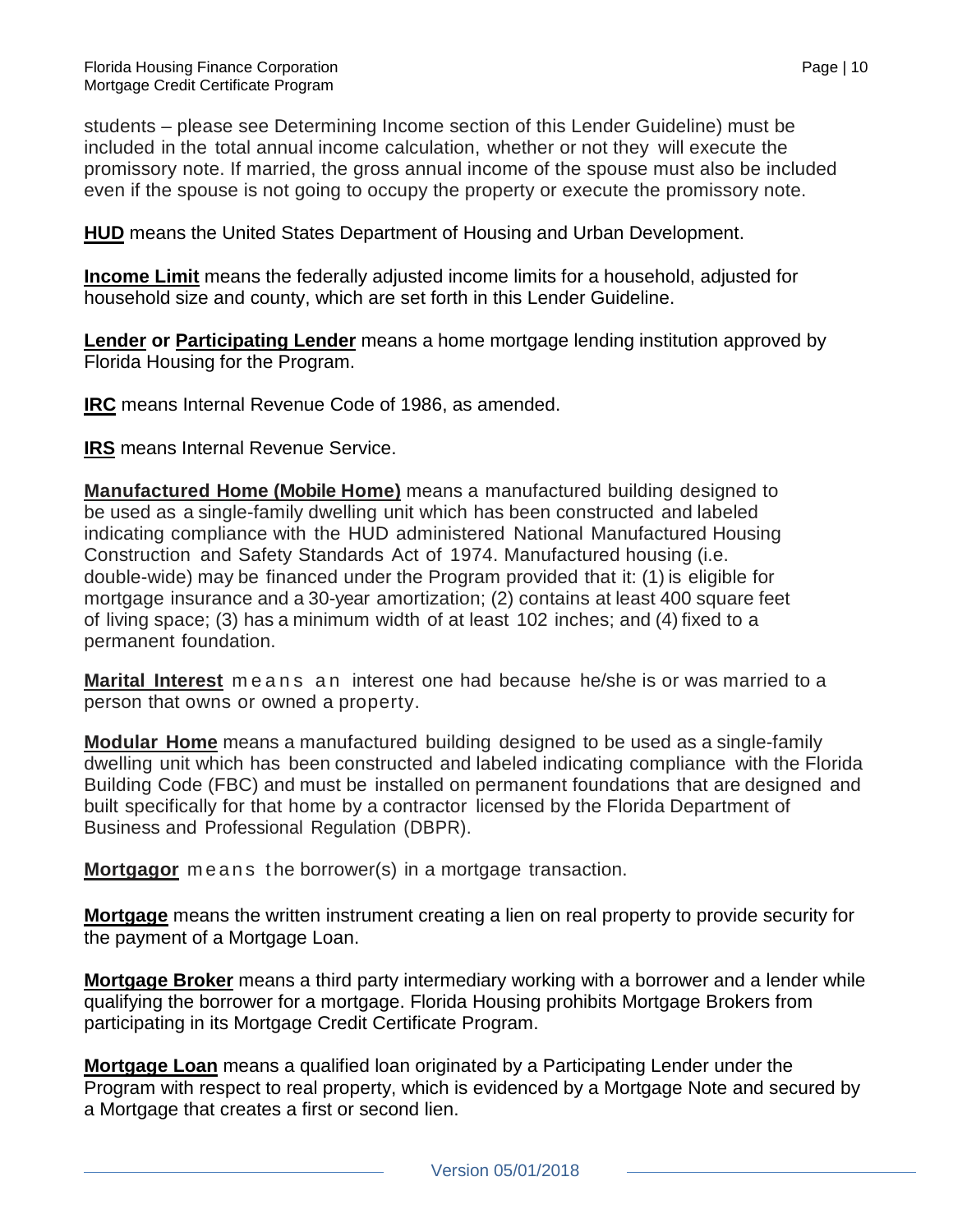**Mortgage Loan Amount** means a principal amount a borrower has financed and obligated to pay a lender as mutually agreed upon based on specific rate and terms.

**Mortgage Note** means the promissory note evidencing the obligation to repay a Mortgage Loan.

**New Construction** means a dwelling unit that is new and/or never occupied.

**Non-Borrowing Co-Occupant** means any person age 18 years of age or older who will occupy the property and who will not be liable on the Mortgage.

**Ownership Interest** means a person(s) who has owned and occupied a primary residence and appear on the deed to such property. Ownership interest being ownership by any means, whether outright or partial, including property subject to a mortgage or other security interest. Ownership interest includes a fee simple ownership interest; a joint ownership interest by joint tenancy, tenancy in common or tenancy by the entirety; an ownership interest in trust; a life estate interest; or purchase by contract for deed (or similar transaction). However, an ownership interest in a timeshare is not a prior homeownership interest.

**Participating Lender** means any person, institution or entity that provides financing for the purchase of a Principal Residence and that entered into a Lender Participation Agreement with Florida Housing Finance Corporation.

**Permanently Fixed** means the towing hitch or running gear, including the wheels and axles, has been removed from the mobile home and the has been attached to a permanent foundation (including basement, crawl space and slab types of foundations).

**Principal Residence** means housing that the Eligible Borrower will occupy as a primary residence. The home should not have more than 15% of the square footage used in a trade or business and will not be purchased as investment property.

**Purchase Price Limit or Acquisition Limit** means the Mortgage Credit Certificate Program limits on the maximum purchase price of a home, by county, which are set forth in this Lender Guideline.

**Recapture Tax** means the potential repayment of a portion of the interest savings that the borrower receives through the Mortgage Credit Certificate. This federal tax, if applicable, is payable to the IRS through the federal income tax returns.

**Refinance** means the replacement of an existing debt obligation with another debt obligation with different terms. The terms and conditions of refinancing may vary widely by county, based on several economic factors such as, inherent risk, projected risk, borrower's credit worthiness and credit rating of a nation.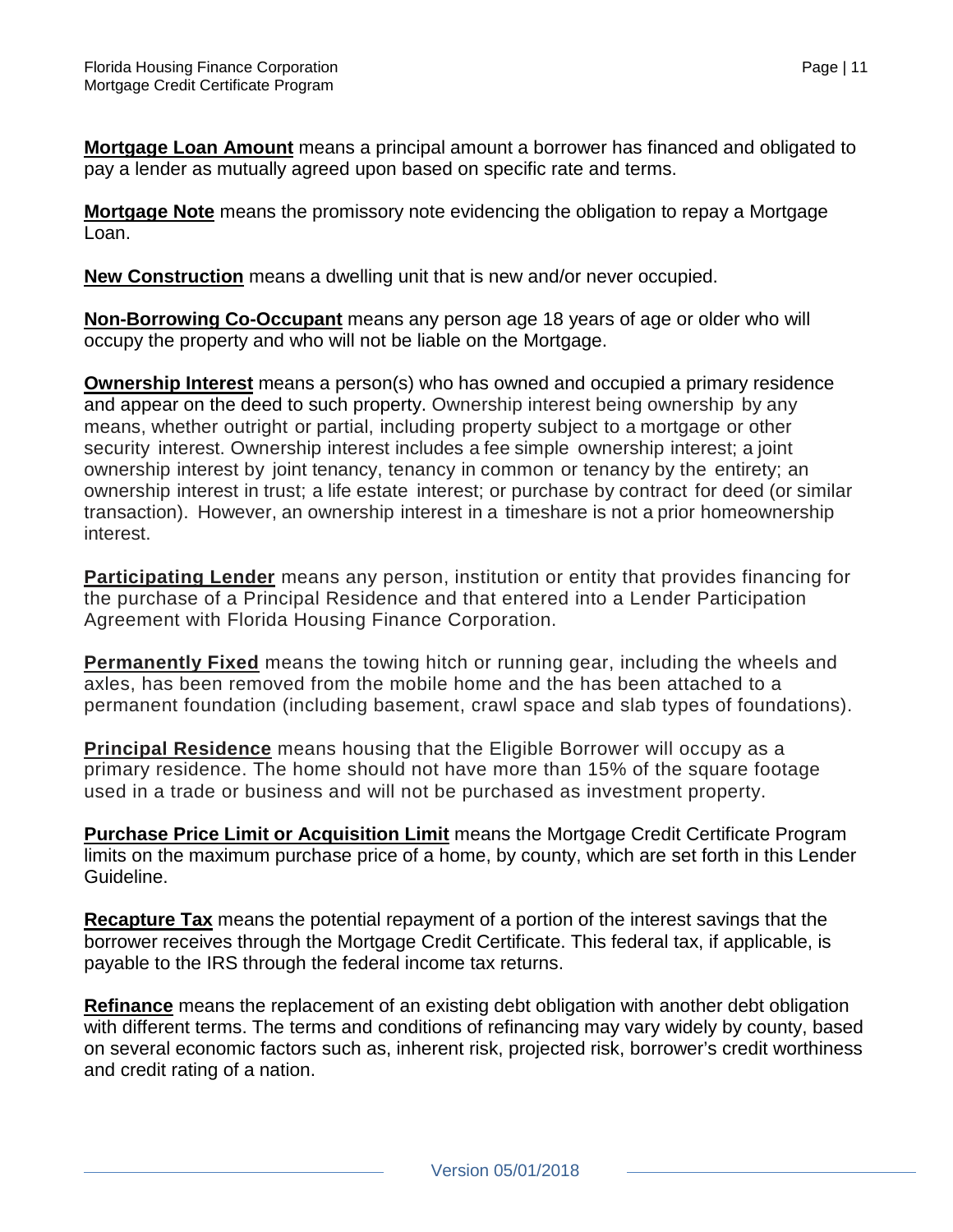**State** means the State of Florida.

**Veterans Exemption** refers to the Congressional Act that permanently exempts qualified veterans from the Internal Revenue Code 143 requirement of being a First Time Homebuyer when utilizing loan programs that rely on mortgage revenue bond financing as its funding source.

#### **MORTGAGE CREDIT CERTIFICATE PROGRAM REQUIREMENTS**

**1) First Time Homebuyer Requirement** - Unless satisfying one of the exceptions below, the borrower and spouse, if applicable, must not have had an Ownership Interest in a Principal Residence at any time during the three-year period prior to the date on which the Mortgage Loan is executed. Please note that a mobile home that is not deeded to the land is not considered real property and would not restrict a borrower from participation. If a borrower owned/owns a mobile home but not the land in which it sits on, then it was/is not considered real property.

#### *Veterans Exemption*

- Veterans need not be First Time Homebuyers if he or she served in the active military, naval, or air service, and who was discharged or released therefrom under conditions other than dishonorable.
- Borrower(s) qualifying under the Veterans Exception must certify that they meet the requirements on the Mortgagor Affidavit and provide a valid DD-214.

#### *Federally Designated Targeted Area Exception*

• Borrower(s) purchasing in a Federally Designated Targeted Area are exempt from the First Time Homebuyer Requirement. See the eligible Census Tracts below.

#### **2018 Federally Designated Targeted Areas** *(Borrowers Purchasing in Federally Designated Targeted Areas are Exempt from the First Time Homebuyer requirement.)*

| Alachua        | 0002.00, 0006.00, 0008.09, 0009.01, 0009.02, |
|----------------|----------------------------------------------|
|                | 0015.16, 0015.17, 0015.20, 0019.02, 0022.19  |
| Bay            | 0016.00                                      |
| <b>Brevard</b> | 0607.00, 0623.01, 0626.00, 0649.02           |
| <b>Broward</b> | 0103.04.0204.12,0303.01,0304.02,0308.01,     |
|                | 0414.00, 0415.00, 0416.00, 0417.00, 0503.09, |
|                | 0507.02, 0603.02, 0603.03, 0603.04, 0604.03, |
|                | 1002.01, 1005.01, 1005.02, 9800.00           |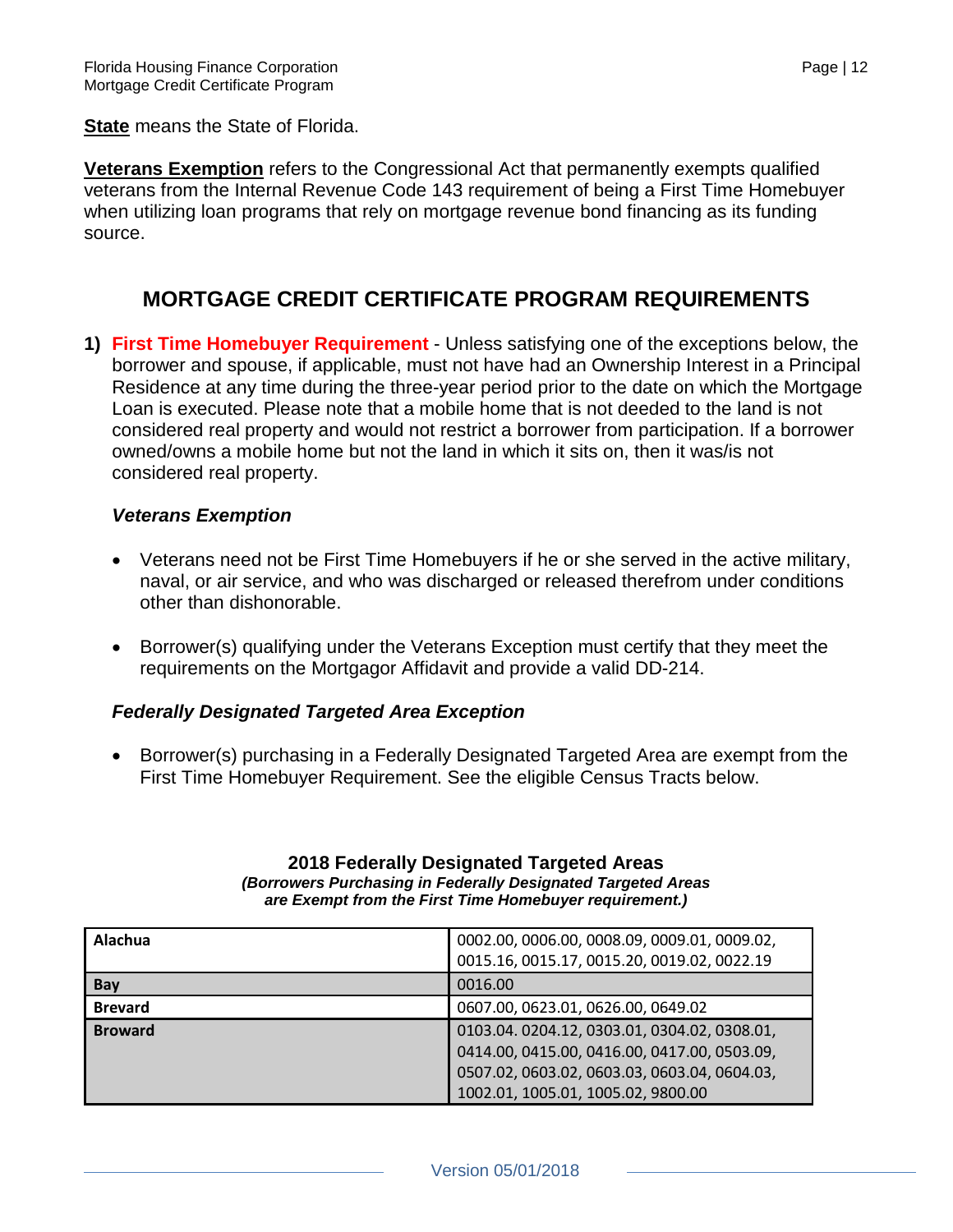| <b>Citrus</b>       | 4502.01, 4506.01                                                                             |
|---------------------|----------------------------------------------------------------------------------------------|
| <b>Collier</b>      | 0112.04, 0112.05, 0113.01, 0113.02                                                           |
| <b>DeSoto</b>       | 0103.02                                                                                      |
| <b>Duval</b>        | 0002.00, 0003.00, 0010.0, 0013.00, 0015.00,                                                  |
|                     | 0016.00, 0025.01, 0026.00, 0027.02, 0029.02,                                                 |
|                     | 0122.00, 0132.00, 0155.02, 0163.00, 0174.00                                                  |
|                     |                                                                                              |
| <b>Escambia</b>     | 0004.00, 0015.00, 0017.00, 0018.00, 0019.00,                                                 |
|                     | 0020.00, 0021.00, 0027.03                                                                    |
| <b>Highlands</b>    | 9612.00, 9800.00                                                                             |
| Hillsborough        | 0003.00, 0007.00, 0009.01, 0012.00, 0014.00,                                                 |
|                     | 0018.00, 0019.00, 0020.00, 0026.00, 0030.00,                                                 |
|                     | 0033.00, 0034.00, 0037.00, 0040.00, 0041.00,                                                 |
|                     | 0043.00, 0044.00, 0050.00, 0070.02, 0108.13,                                                 |
|                     | 0108.15, 0108.16, 0108.17, 0108.18, 0119.04,                                                 |
|                     | 0120.02, 0139.14                                                                             |
| <b>Indian River</b> | 0504.01                                                                                      |
| Lake                | 0305.03                                                                                      |
|                     |                                                                                              |
| Lee                 | 0003.02, 0006.00, 0007.00, 0011.02, 0012.01,                                                 |
|                     | 0208.00, 0403.14                                                                             |
| Leon                | 0003.03, 0005.00, 0010.01, 0011.01, 0014.02,                                                 |
|                     | 0020.03, 0020.04, 0020.05, 0021.03, 0021.04,                                                 |
|                     | 0025.09                                                                                      |
|                     |                                                                                              |
| <b>Manatee</b>      | 0001.03, 0001.05, 0001.06, 0002.02, 0003.05,                                                 |
|                     | 0003.09, 0007.03, 0007.05                                                                    |
| <b>Marion</b>       | 0005.02, 0017.00                                                                             |
| <b>Miami Dade</b>   | 0002.18, 0002.19, 0004.11, 0004.13, 0005.03,                                                 |
|                     | 0005.05, 0006.08, 0007.10, 0007.11, 0007.12,                                                 |
|                     | 0008.06, 0008.07, 0009.03, 0010.04, 0010.06,                                                 |
|                     | 0014.01, 0014.02, 0015.01, 0016.05, 0018.03,                                                 |
|                     | 0019.03, 0019.04, 0020.01, 0020.03, 0020.04,                                                 |
|                     | 0022.02, 0024.02, 0024.03, 0024.04, 0025.01,                                                 |
|                     | 0025.02, 0026.00, 0028.00, 0029.00, 0030.03,                                                 |
|                     | 0030.04, 0031.00, 0034,00, 0036.01, 0036.02,                                                 |
|                     | 0043.03, 0044.04, 0049.01, 0051.02, 0051.03                                                  |
|                     | 0051.04, 0052.01, 0052.02, 0053.02, 0053.03,                                                 |
|                     | 0053.04, 0054.05, 0054.06, 0054.09, 0054.10,                                                 |
|                     | 0055.01, 0057.03, 0063.01, 0066.02, 0089.04,                                                 |
|                     | 0090.20, 0090.21, 0090.26, 0090.40, 0090.46,<br>0093.07, 0093.15, 0100.15, 0102.07, 0109.00, |
|                     | 0110.01, 0111.01, 0113.00, 0114.03, 0114.04,                                                 |
|                     | 0135.00, 9807.00                                                                             |
|                     |                                                                                              |
| <b>Okeechobee</b>   | 9104.03                                                                                      |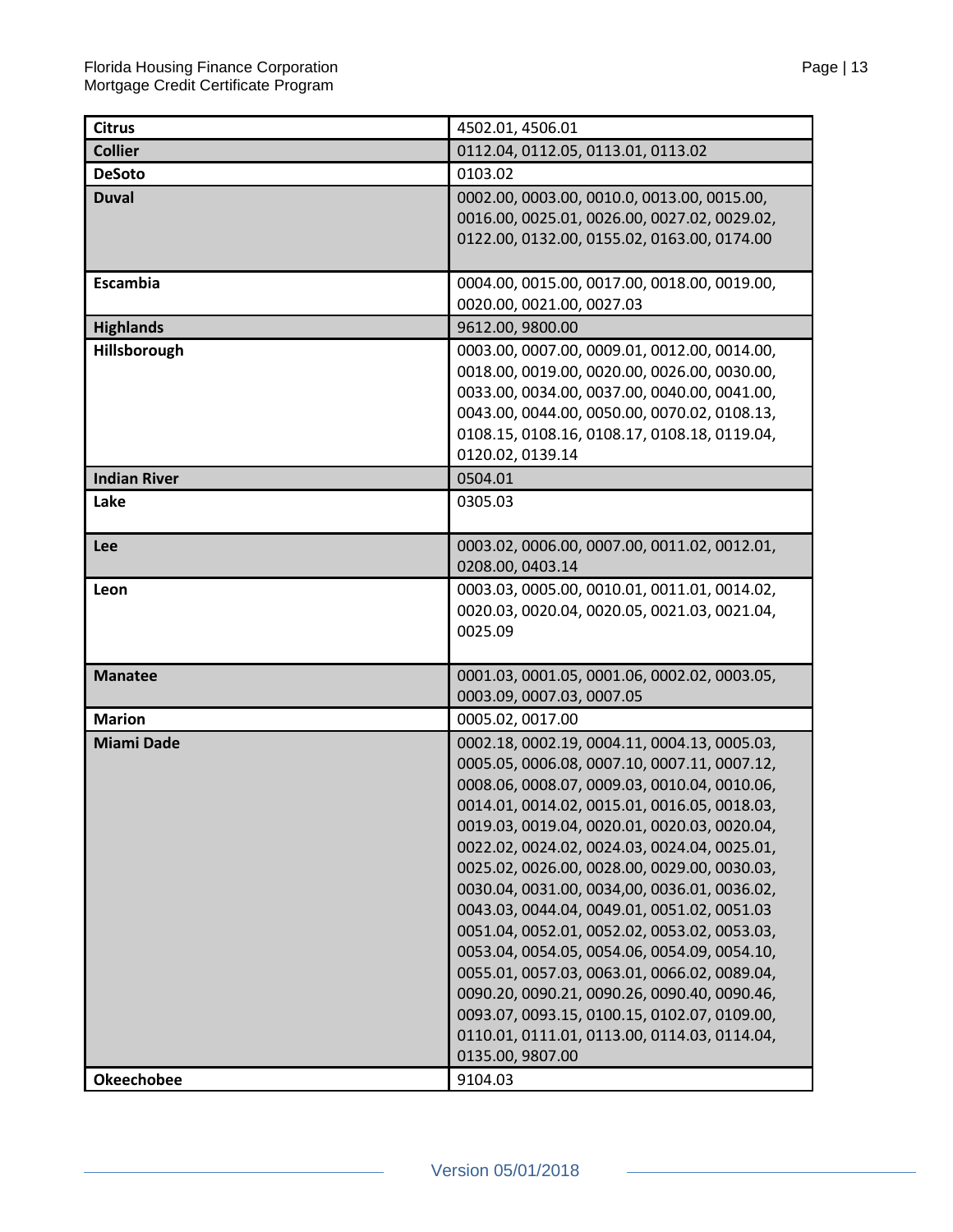| Orange            | 0104.00, 0105.00, 0116.00, 0117.02, 0120.00, |
|-------------------|----------------------------------------------|
|                   | 0124.01, 0135.03, 0145.02, 0145.03, 0150.01, |
|                   | 0165.10, 0169.07, 0185.00 0187.00            |
| Osceola           | 0419.00, 0422.00, 0432.01                    |
| <b>Palm Beach</b> | 0014.02, 0014.03, 0015.00, 0019.10, 0019.13, |
|                   | 0022.00, 0024.00, 0029.00, 0031.02, 0040.13, |
|                   | 0044.02, 0045.00, 0059.39, 0082.01, 0082.02, |
|                   | 0083.01                                      |
| Pasco             | 0304.10, 0305.01, 0308.00, 0310.09, 0314.08, |
|                   | 0318.07, 0324.02, 0326.01, 0330.09, 0330.12  |
| <b>Pinellas</b>   | 0205.00, 0208.00, 0216.00, 0245.10, 0246.02, |
|                   | 0247.03, 0255.05, 0262.00, 0268.18           |
| Polk              | 0112.04, 0114.00, 0117.04, 0120.02, 0123.05, |
|                   | 0131.03, 0133.00, 0134.00, 0136.00, 0139.01, |
|                   | 0141.04, 0143.01, 0154.05, 0158.01, 0164.00  |
| Putnam            | 9507.00                                      |
| Seminole          | 0204.01, 0205.00, 0220.01                    |
| St. Lucie         | 3801.00, 3802.00, 3803.00, 3804.00           |
| <b>Sumter</b>     | 9113.02                                      |
| <b>Suwannee</b>   | 9703.01                                      |
| <b>Volusia</b>    | 0815.00, 818.00, 0819.00, 0820.00, 0821.00,  |
|                   | 0822.01, 0825.11                             |

- **2) Tax Liability Requirement**  Borrower(s) should have sufficient tax liability to benefit from the tax credit which would be claimed annually on their federal tax return or through an adjustment to their W4 withholdings. Consider future tax liability of all borrower(s) when determining the benefit of the tax credit.
- **3) Homebuyer Education Requirement** Borrower(s) and any party appearing on deed must attend a pre-purchase education course. See term sheet in this Lender Guideline for more information.
- **4) Income Limit Requirement**  Borrower(s) must not exceed the maximum Income Limit requirements, adjusted for household size, for the county in which the property is being purchased. (Please see Determining Income section of this Lender Guideline for more information.) See eligible Income Limits below.
- **5) Purchase Price Limit Requirement** The contracted purchase price cannot exceed the Purchase Price Limits in the county in which the property is being purchased. See eligible Purchase Price Limits below.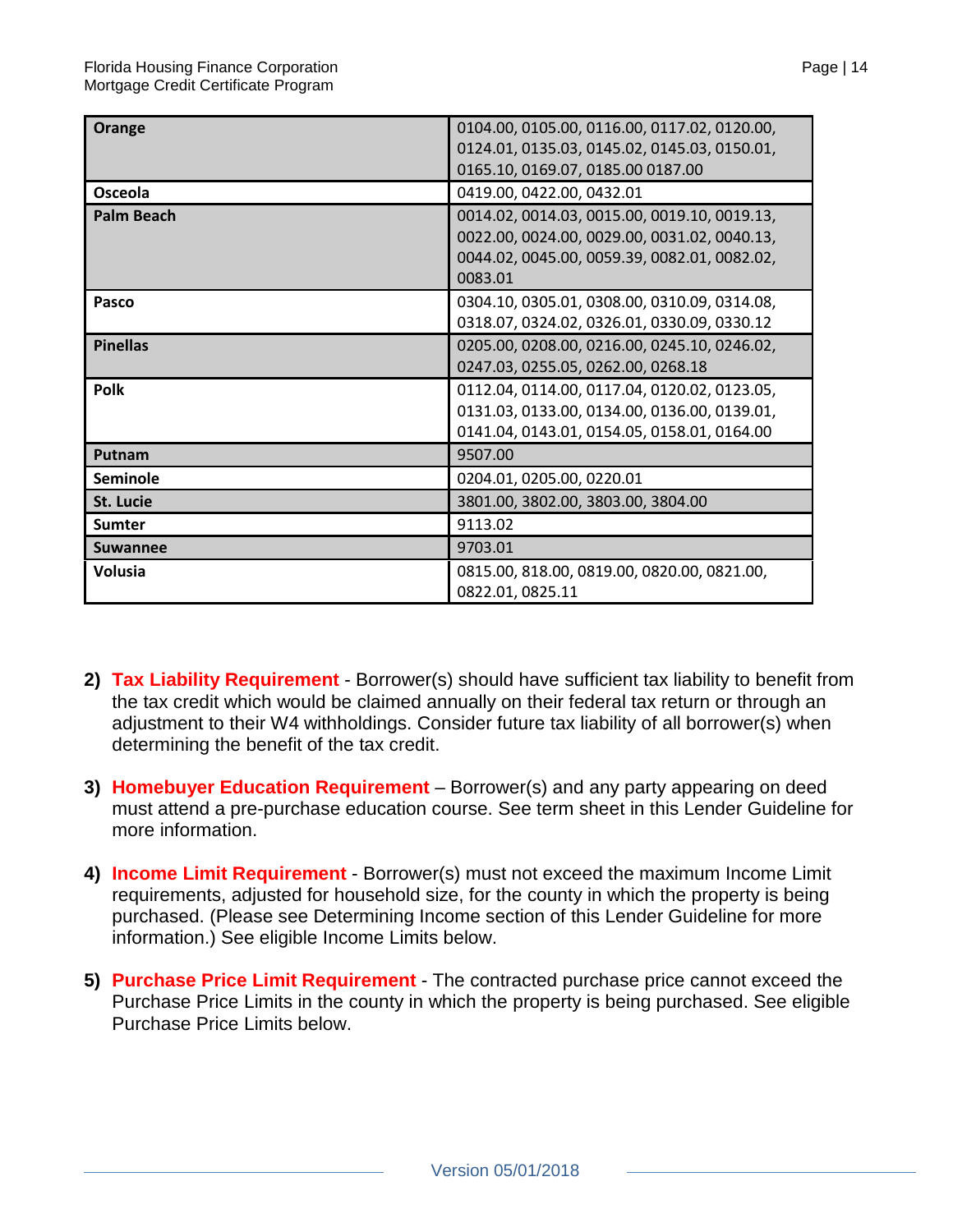#### **2018 Income & Purchase Price Limits Mortgage Credit Certificate (MCC) Program** *(Effective June 1, 2017)*

| County              |             | Non Targeted Non Targeted | Targeted               | Targeted  | County        | Non Targeted | Non Targeted | Targeted               | Targeted  |
|---------------------|-------------|---------------------------|------------------------|-----------|---------------|--------------|--------------|------------------------|-----------|
|                     | 1-2 Persons | 3+ Persons                | 1-2 Persons 3+ Persons |           |               | 1-2 Persons  | 3+ Persons   | 1-2 Persons 3+ Persons |           |
| Alachua             | \$64,900    | \$74,635                  | \$77,880               | \$90,860  | Lee           | \$59,000     | \$67,850     | \$70,800               | \$82,600  |
| <b>Baker</b>        | \$70,920    | \$82,039                  | \$70,920               | \$82,740  | Leon          | \$68,400     | \$78,660     | \$82,080               | \$95,760  |
| Bay                 | \$59,000    | \$67,850                  | \$70,800               | \$82,600  | Lew           | \$59,000     | \$67,850     | \$70,800               | \$82,600  |
| <b>Bradford</b>     | \$59,000    | \$67,850                  | \$70,800               | \$82,600  | Liberty       | \$59,000     | \$67,850     | \$70,800               | \$82,600  |
| <b>Brevard</b>      | \$61,700    | \$70,955                  | \$74,040               | \$86,380  | Madison       | \$59,000     | \$67,850     | \$70,800               | \$82,600  |
| <b>Broward</b>      | \$76,200    | \$87,630                  | \$91,440               | \$106,680 | Manatee       | \$65,500     | \$75,325     | \$78,600               | \$91,700  |
| Calhoun             | \$59,000    | \$67,850                  | \$70,800               | \$82,600  | <b>Marion</b> | \$59,296     | \$68,190     | \$70,800               | \$82,600  |
| Charlotte           | \$59,000    | \$67,850                  | \$70,800               | \$82,600  | Martin        | \$67,641     | \$77,787     | \$72,240               | \$84,280  |
| Citrus              | \$59,000    | \$67,850                  | \$70,800               | \$82,600  | Miami-Dade    | \$75,500     | \$86,825     | \$90,600               | \$105,700 |
| Clay                | \$70,278    | \$80,820                  | \$77,280               | \$90,160  | Monroe        | \$110,280    | \$128,660    | \$110,280              | \$128,660 |
| Collier             | \$83,640    | \$97,580                  | \$83,640               | \$97,580  | Nassau        | \$70,278     | \$80,820     | \$77,280               | \$90,160  |
| Columbia            | \$59,000    | \$67,850                  | \$70,800               | \$82,600  | Okaloosa      | \$72,436     | \$83,301     | \$81,720               | \$95,340  |
| De Soto             | \$59,000    | \$67,850                  | \$70,800               | \$82,600  | Okeechobee    | \$59,000     | \$67,850     | \$70,800               | \$82,600  |
| Dixie               | \$59,000    | \$67,850                  | \$70,800               | \$82,600  | Orange        | \$59,000     | \$67,850     | \$70,800               | \$82,600  |
| Duval               | \$70,278    | \$80,820                  | \$77,280               | \$90,160  | Osceola       | \$59,000     | \$67,850     | \$70,800               | \$82,600  |
| Escambia            | \$62,000    | \$71,300                  | \$74,400               | \$86,800  | Palm Beach    | \$72,545     | \$83,427     | \$86,280               | \$100,660 |
| Flagler             | \$59,000    | \$67,850                  | \$70,800               | \$82,600  | Pasco         | \$59,800     | \$68,770     | \$71,760               | \$83,720  |
| Franklin            | \$59,280    | \$68,512                  | \$70,800               | \$82,600  | Pinellas      | \$59,800     | \$68,770     | \$71,760               | \$83,720  |
| Gadsen              | \$68,400    | \$78,660                  | \$82,080               | \$95,760  | Polk          | \$59,000     | \$67,850     | \$70,800               | \$82,600  |
| Gilchrist           | \$64,900    | \$74,635                  | \$77,880               | \$90,860  | Putnam        | \$59,000     | \$67,850     | \$70,800               | \$82,600  |
| Glades              | \$59,000    | \$67,850                  | \$70,800               | \$82,600  | Santa Rosa    | \$62,000     | \$71,300     | \$74,400               | \$86,800  |
| Gulf                | \$59,000    | \$68,460                  | \$70,800               | \$82,600  | Sarasota      | \$65,500     | \$75,325     | \$78,600               | \$91,700  |
| Hamilton            | \$59,000    | \$67,850                  | \$70,800               | \$82,600  | Seminole      | \$59,000     | \$67,850     | \$70,800               | \$82,600  |
| Hardee              | \$59,000    | \$67,850                  | \$70,800               | \$82,600  | St. Johns     | \$70,278     | \$80,820     | \$77,280               | \$90,160  |
| Hendry              | \$59,000    | \$67,850                  | \$70,800               | \$82,600  | St. Lucie     | \$67,641     | \$77,787     | \$72,240               | \$84,280  |
| Hernando            | \$59,800    | \$68,770                  | \$71,760               | \$83,720  | Sumter        | \$60,438     | \$69,503     | \$72,000               | \$84,000  |
| <b>Highlands</b>    | \$59,000    | \$67,850                  | \$70,800               | \$82,600  | Suwanee       | \$59,000     | \$67,850     | \$70,800               | \$82,600  |
| Hillsborough        | \$59,800    | \$68,770                  | \$71,760               | \$83,720  | Taylor        | \$59,000     | \$67,850     | \$70,800               | \$82,600  |
| <b>Holmes</b>       | \$59,000    | \$67,850                  | \$70,800               | \$82,600  | Union         | \$59,416     | \$68,328     | \$70,800               | \$82,600  |
| <b>Indian River</b> | \$59,000    | \$67,850                  | \$70,800               | \$82,600  | Volusia       | \$59,000     | \$67,850     | \$70,800               | \$82,600  |
| Jackson             | \$59,280    | \$68,512                  | \$70,800               | \$82,600  | Wakulla       | \$63,900     | \$73,485     | \$76,680               | \$89,460  |
| Jefferson           | \$68,400    | \$78,660                  | \$82,080               | \$95,760  | Walton        | \$70,560     | \$82,320     | \$70,800               | \$82,600  |
| Lafayette           | \$59,196    | \$68,075                  | \$70,800               | \$82,600  | Washington    | \$59,000     | \$67,850     | \$70,800               | \$82,600  |
| Lake                | \$59,000    | \$67,850                  | \$70,800               | \$82,600  |               |              |              |                        |           |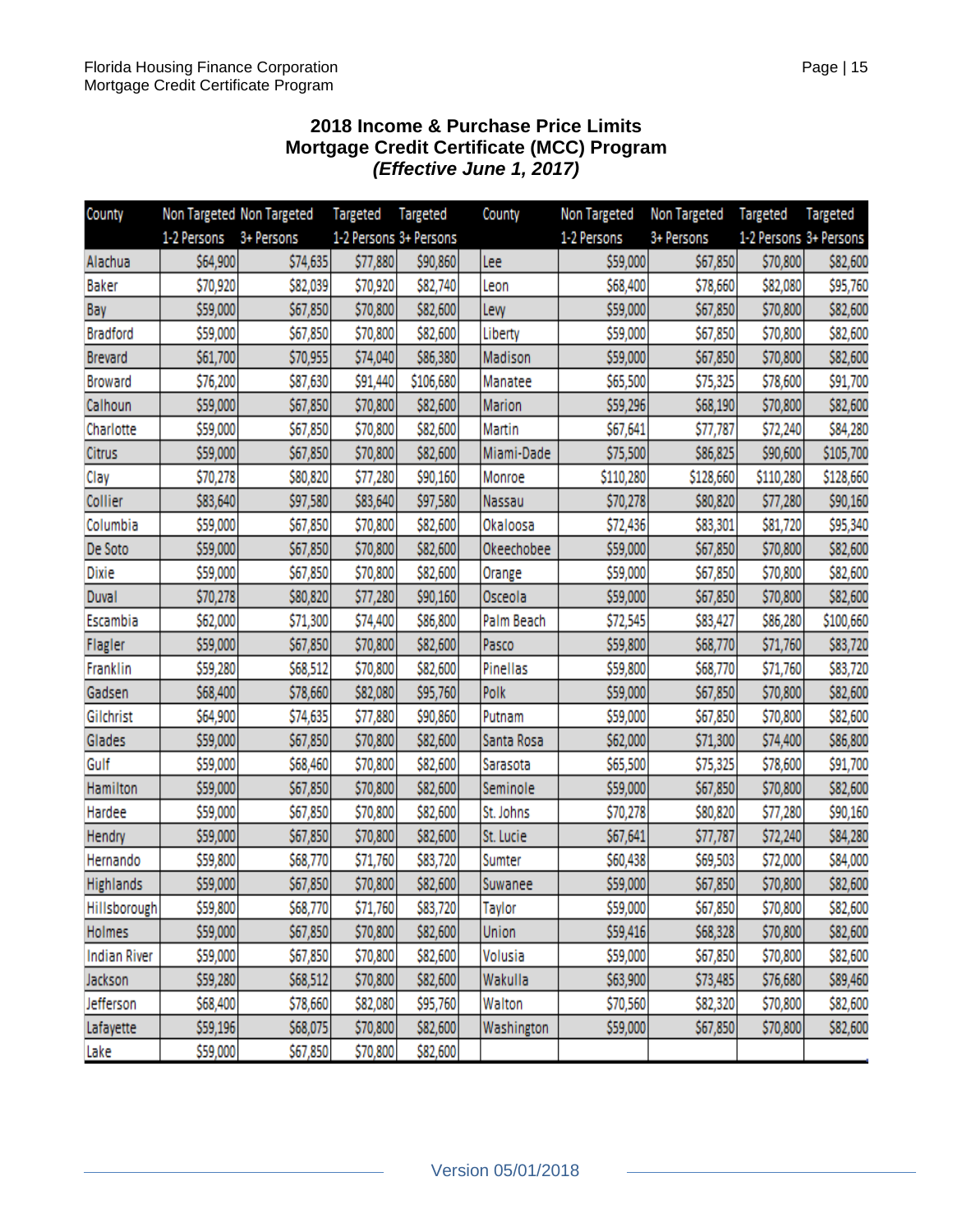| <b>Florida Housing Finance Corporation's</b>                                                                                               |                                                                                                                                                                                                                                                                                                                                                                                                                                                                                                                                                                                                                                                                                                                                                                                                                                                                                                                        |  |  |  |
|--------------------------------------------------------------------------------------------------------------------------------------------|------------------------------------------------------------------------------------------------------------------------------------------------------------------------------------------------------------------------------------------------------------------------------------------------------------------------------------------------------------------------------------------------------------------------------------------------------------------------------------------------------------------------------------------------------------------------------------------------------------------------------------------------------------------------------------------------------------------------------------------------------------------------------------------------------------------------------------------------------------------------------------------------------------------------|--|--|--|
| <b>Mortgage Credit Certificate (MCC)</b><br>2018 Program                                                                                   |                                                                                                                                                                                                                                                                                                                                                                                                                                                                                                                                                                                                                                                                                                                                                                                                                                                                                                                        |  |  |  |
|                                                                                                                                            | <b>TERM SHEET</b>                                                                                                                                                                                                                                                                                                                                                                                                                                                                                                                                                                                                                                                                                                                                                                                                                                                                                                      |  |  |  |
| <b>Florida Housing's Tax</b><br><b>Identification Number</b>                                                                               | 59-3451366<br>$\bullet$                                                                                                                                                                                                                                                                                                                                                                                                                                                                                                                                                                                                                                                                                                                                                                                                                                                                                                |  |  |  |
| <b>Features and Terms</b><br>of the MCC                                                                                                    | FL Housing offers a tax credit amount varying between<br>$\bullet$<br>10% - 30%, depending on the loan amount.<br>The annual benefit to the borrower will be the lesser of the<br>$\bullet$<br>credit amount or the amount of federal taxes owed after<br>all other credits and deductions have been taken.<br>Because the MCC is a non-refundable tax credit, the<br>benefit cannot exceed the borrower's federal income tax<br>liability for the year.<br>The borrower can claim the tax credit for the life of the<br>$\bullet$<br>loan as long as the borrower occupies the property as<br>his/her principal residence or refinances and obtains a<br>reissued MCC. If the borrower ceases to occupy the<br>property as his/her primary residence, or the borrower<br>refinance the mortgage loan relating to the MCC, the<br>MCC is automatically revoked and the borrower can no<br>longer claim the tax credit. |  |  |  |
| <b>Credit Rates</b>                                                                                                                        | 30%<br>Up to \$100,000.00<br>$\bullet$<br>\$100,000.01 - \$200,000.00<br>20%<br>$\bullet$<br>$$200,000.01+$<br>10%<br>$\bullet$                                                                                                                                                                                                                                                                                                                                                                                                                                                                                                                                                                                                                                                                                                                                                                                        |  |  |  |
| <b>Credit Underwriting with</b><br>the MCC                                                                                                 | The secondary mortgage market and the mortgage<br>$\bullet$<br>insurance industry have established underwriting policies<br>for loans in which borrowers are eligible for or receiving<br>an MCC. However, FL Housing cannot offer guidance<br>regarding Agency (FHA, USDA-RD, VA, Fannie Mae,<br>Freddie Mac) underwriting criteria specific to the MCC.<br>Lenders will need to defer to Agency guidelines or their<br>own internal underwriting policies.                                                                                                                                                                                                                                                                                                                                                                                                                                                           |  |  |  |
|                                                                                                                                            | FL Housing's Mortgage Credit Certificate (MCC) Program                                                                                                                                                                                                                                                                                                                                                                                                                                                                                                                                                                                                                                                                                                                                                                                                                                                                 |  |  |  |
| <b>CANNOT</b>                                                                                                                              |                                                                                                                                                                                                                                                                                                                                                                                                                                                                                                                                                                                                                                                                                                                                                                                                                                                                                                                        |  |  |  |
| be used with a first mortgage funded with mortgage revenue bond (MRB) proceeds.<br>This means the MCC CANNOT be combined with FL Housing's |                                                                                                                                                                                                                                                                                                                                                                                                                                                                                                                                                                                                                                                                                                                                                                                                                                                                                                                        |  |  |  |
|                                                                                                                                            | FL First or Military Heroes Government First Mortgage Programs.                                                                                                                                                                                                                                                                                                                                                                                                                                                                                                                                                                                                                                                                                                                                                                                                                                                        |  |  |  |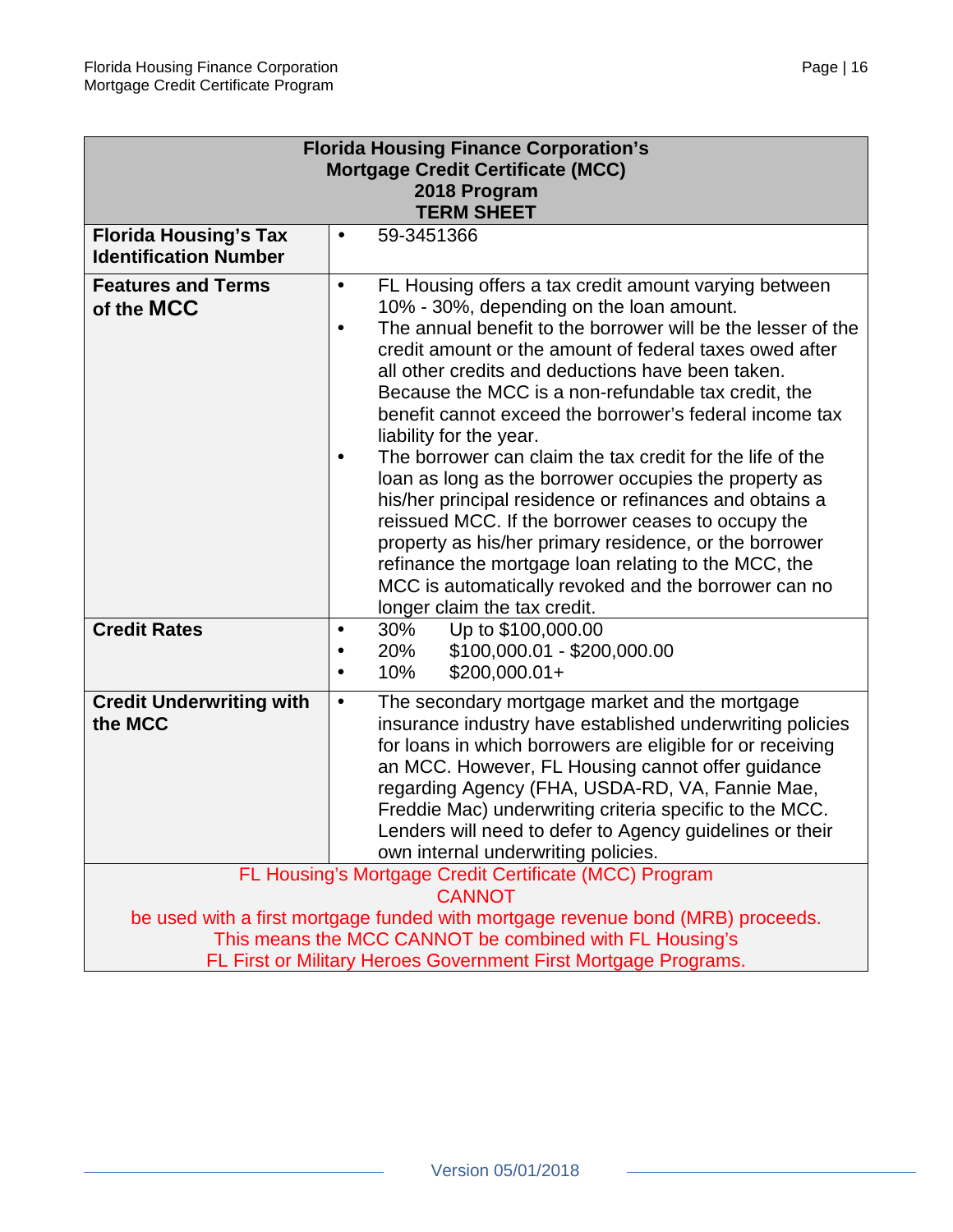| <b>Compliance File Delivery</b><br><b>Timeline</b>                               | Reservation to Underwriter Certification = 20 days.<br>$\bullet$<br>Reservations not certified by 20 days are subject to<br>cancellation.<br>Reservation to Delivery to FL Housing = 40 days.<br>$\bullet$<br>Reservations certified but not delivered by 40 days are<br>subject to cancellation.<br>Reservation to MCC Issuance = 60 days.<br>$\bullet$<br>Any reservations exceeding 60 days are subject to<br>cancellation.<br>Please note, once cancelled, the credit is no longer<br>valid.<br>Reservations may be considered for reinstatement if the<br>Program in which they are reserved still has allocation |
|----------------------------------------------------------------------------------|------------------------------------------------------------------------------------------------------------------------------------------------------------------------------------------------------------------------------------------------------------------------------------------------------------------------------------------------------------------------------------------------------------------------------------------------------------------------------------------------------------------------------------------------------------------------------------------------------------------------|
|                                                                                  | available. A \$250 Reinstatement Fee may apply.                                                                                                                                                                                                                                                                                                                                                                                                                                                                                                                                                                        |
| <b>First Time Homebuyer</b><br>(FTHB) Requirement                                | Borrower(s), including non-borrowing spouse, must not<br>$\bullet$<br>have had an Ownership Interest in their primary residence<br>for the past 3 years unless purchasing in a Federally<br>Designated Targeted Area or if they qualify under the<br>Veteran's Exemption.<br>Lenders must obtain a valid DD-214.<br>$\bullet$                                                                                                                                                                                                                                                                                          |
| <b>Exemptions to First Time</b><br><b>Homebuyer (FTHB)</b><br><b>Requirement</b> | Veterans or borrowers purchasing in a Federally<br>$\bullet$<br>Designated Targeted Area are exempt from the FTHB<br>Requirement. For the MCC Program, a Veteran is defined<br>as "a person who served in the active military, naval, or<br>air service, and who was discharged or released<br>therefrom under conditions other than dishonorable."                                                                                                                                                                                                                                                                    |
| <b>Documentation Required</b><br>to Verify FTHB<br><b>Requirement</b>            | Last 3 years' tax returns OR tax transcripts for all<br>$\bullet$<br>borrowers AND spouse. This includes non-purchasing<br>spouse. Tax returns/transcripts should NOT reflect any<br>mortgage interest or any credits claimed for<br>homeownership. If they do, further research is required by<br>the Participating Lender to determine FTHB eligibility.<br>Tax returns/transcripts are not required for borrower(s)<br>qualifying under the Veteran's Exemption or purchasing in<br>a Federally Designated Targeted Area.                                                                                           |
| <b>Minimum Borrower</b><br><b>Contribution</b>                                   | N/A.<br>$\bullet$                                                                                                                                                                                                                                                                                                                                                                                                                                                                                                                                                                                                      |
|                                                                                  |                                                                                                                                                                                                                                                                                                                                                                                                                                                                                                                                                                                                                        |
| <b>Assets</b>                                                                    | Borrowers are not required to utilize assets for<br>$\bullet$<br>participation. Adhere to Agency guidelines.                                                                                                                                                                                                                                                                                                                                                                                                                                                                                                           |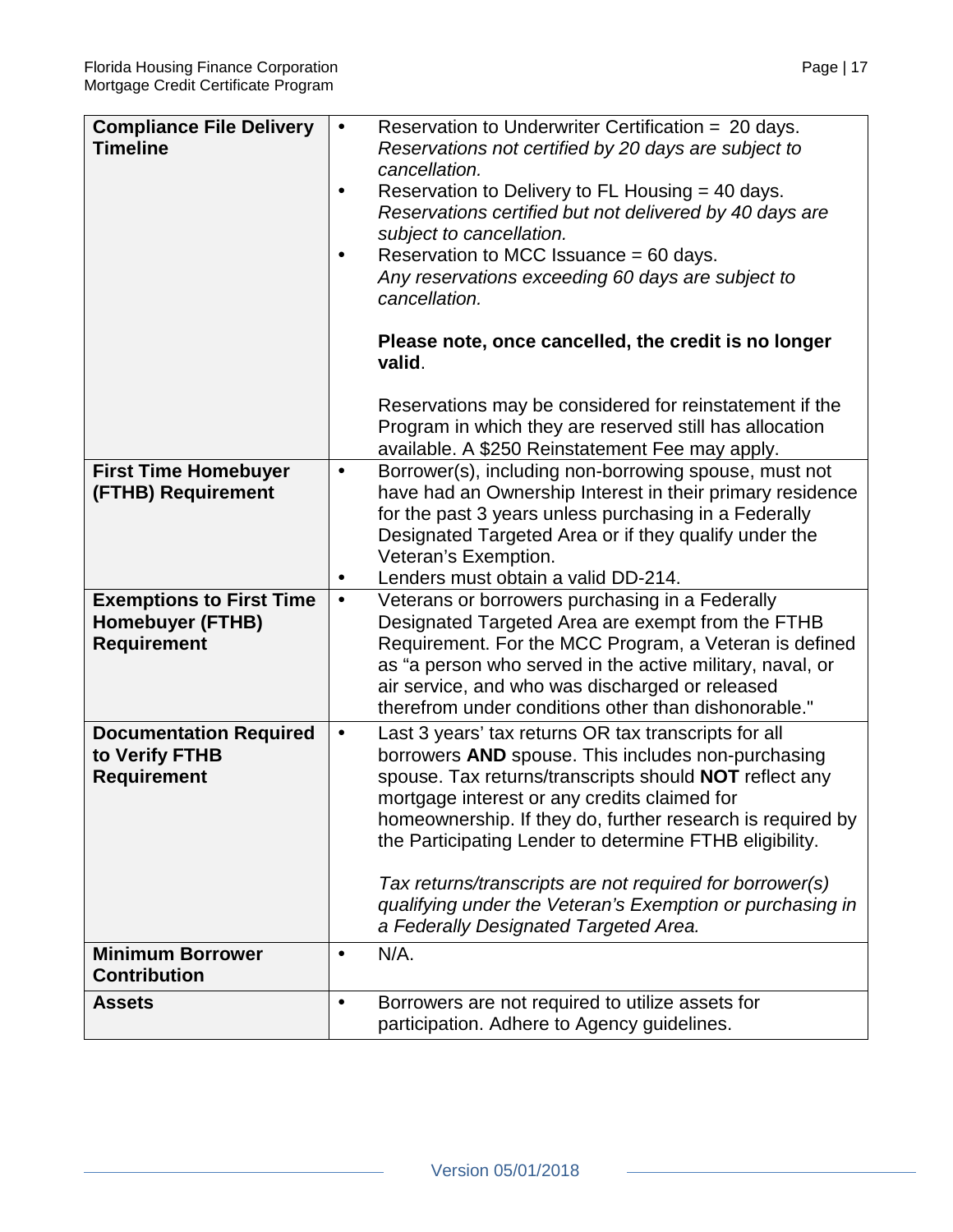| <b>FICO Score</b><br><b>Requirements</b><br><b>Ratios</b><br><b>Co-signers</b> | $\bullet$<br>$\bullet$<br>$\bullet$ | FL Housing does not impose a minimum FICO<br>requirement unless borrower is utilizing our HFA<br>Preferred or HFA Preferred PLUS Conventional First<br>Mortgage Program. If so, refer to the HFA Preferred or<br><b>HFA Preferred Lender Guideline.</b><br>FL Housing does not impose a maximum DTI requirement<br>unless borrower is utilizing our HFA Preferred or HFA<br>Preferred PLUS Conventional First Mortgage Program. If<br>so, refer to the HFA Preferred or HFA Preferred Lender<br>Guideline.<br>Not permitted.                                                                                                                                                                                                                                                                                                                                                                                         |
|--------------------------------------------------------------------------------|-------------------------------------|----------------------------------------------------------------------------------------------------------------------------------------------------------------------------------------------------------------------------------------------------------------------------------------------------------------------------------------------------------------------------------------------------------------------------------------------------------------------------------------------------------------------------------------------------------------------------------------------------------------------------------------------------------------------------------------------------------------------------------------------------------------------------------------------------------------------------------------------------------------------------------------------------------------------|
|                                                                                |                                     |                                                                                                                                                                                                                                                                                                                                                                                                                                                                                                                                                                                                                                                                                                                                                                                                                                                                                                                      |
| <b>Citizenship &amp; Residency</b><br><b>Requirements</b>                      | $\bullet$<br>$\bullet$              | Borrower(s) must have the ability to permanently reside in<br>the State of Florida. All loans must adhere to Agency<br>(FHA, USDA-RD, VA, Fannie Mae, Freddie Mac)<br>guidelines.<br>Borrower(s) must intend to occupy within 60 days of<br>executing the mortgage/closing.                                                                                                                                                                                                                                                                                                                                                                                                                                                                                                                                                                                                                                          |
| <b>Homebuyer Education</b><br>(HBE)                                            |                                     | First-Time Homebuyers, unless qualifying under a<br>Veteran's Exception or those who are exempt by<br>purchasing a home in a Federally Designated Targeted<br>Area as specified in this Lender Guideline, must complete<br>a Program-approved pre-purchase homebuyer education<br>course. We will accept face-to-face homebuyer education<br>if provided by a HUD approved counseling agency, a unit<br>of local government that provides pre-purchase<br>homebuyer education in FL, or a counseling agency<br>designated by a unit of local government to provide<br>homebuyer education on their behalf. Refer to<br>www.hud.gov for a list of approved education providers by<br>county.<br>Online HBE is permitted if provided by a HUD approved<br>agency, a unit of local government that provides pre-<br>purchase homebuyer education in FL, a mortgage<br>insurance provider, or an Agency or GSE sponsored |
|                                                                                | $\bullet$                           | course.<br>Certificates of Completion are acceptable for 2 years from<br>date of completion.                                                                                                                                                                                                                                                                                                                                                                                                                                                                                                                                                                                                                                                                                                                                                                                                                         |
| <b>Who Must Attend HBE</b>                                                     | $\bullet$                           | All borrower(s) and spouse, even if the spouse is not on<br>the loan. Any party appearing on the deed.                                                                                                                                                                                                                                                                                                                                                                                                                                                                                                                                                                                                                                                                                                                                                                                                               |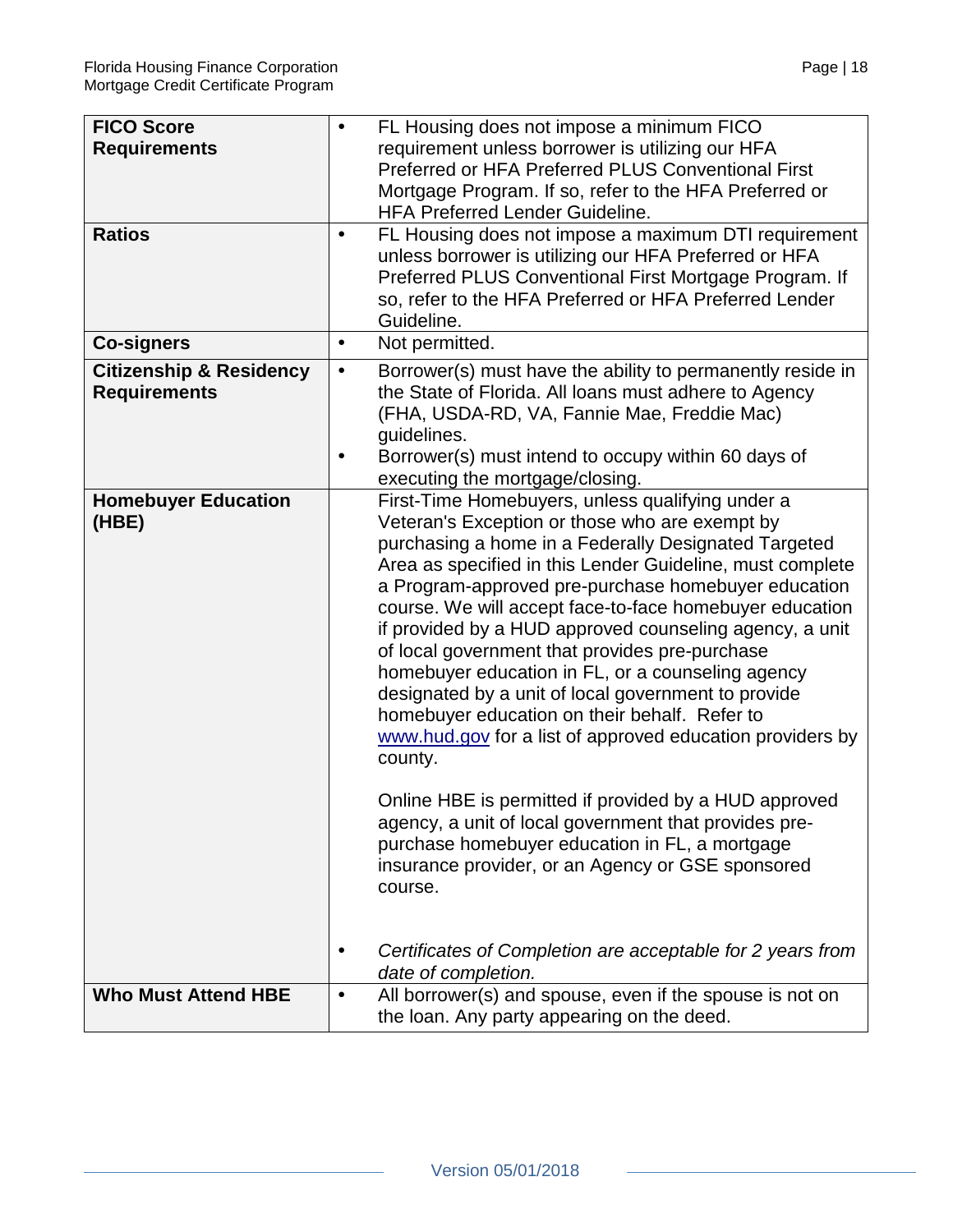| <b>Eligible First Mortgage</b>   | Lender's GOVERNMENT first mortgage product (FHA,<br>$\bullet$       |
|----------------------------------|---------------------------------------------------------------------|
|                                  |                                                                     |
| <b>Loan Types</b>                | USDA-RD, VA).                                                       |
|                                  | Lender's CONVENTIONAL first mortgage product (Fannie<br>$\bullet$   |
|                                  | Mae, Freddie Mac).                                                  |
|                                  | FL Housing's HFA Preferred or HFA Preferred PLUS<br>$\bullet$       |
|                                  | Conventional First Mortgage also eligible.                          |
| <b>Ineligible First Mortgage</b> | FL Housing's Government First Mortgage Programs<br>$\bullet$        |
| <b>Loan Types</b>                | which includes the FL First and Military Heroes.                    |
|                                  | USDA 502 Direct Loan.<br>$\bullet$                                  |
|                                  | Adjustable Rate Mortgage (ARM).                                     |
|                                  | Interest Only Mortgage (I/O).<br>$\bullet$                          |
| <b>Loan Purpose</b>              | Purchase and refinance transactions eligible.<br>$\bullet$          |
|                                  | $\bullet$                                                           |
|                                  | Construction to permanent loans are NOT permitted.                  |
| <b>Term</b>                      | 30-year fixed.<br>$\bullet$                                         |
|                                  | 15-year fixed.<br>$\bullet$                                         |
| <b>LTV/CLTV</b>                  | As permitted by the Agencies.<br>$\bullet$                          |
|                                  |                                                                     |
| <b>Occupancy</b>                 | Owner occupied only with borrower(s)' intend to occupy<br>$\bullet$ |
|                                  | property as their primary residence within 60 days of               |
|                                  | closing.                                                            |
|                                  | Borrower must notify FL Housing and the Participating<br>$\bullet$  |
|                                  | Lender if he/she will cease to occupy the property as               |
|                                  | his/her primary residence at which time, the MCC will be            |
|                                  |                                                                     |
|                                  | revoked and the borrower will no longer be able to claim            |
|                                  | the federal tax credit.                                             |
| <b>Non-Purchasing Spouse</b>     | A NPS appearing on the deed must be a first time<br>$\bullet$       |
| (NPS)                            | homebuyer.                                                          |
| <b>Property Type</b>             | <b>Attached / Detached 1-Unit Dwellings</b><br>$\bullet$            |
|                                  | - Includes townhomes                                                |
|                                  | <b>2-4 Unit Properties</b><br>$\bullet$                             |
|                                  | - Borrower(s) must occupy one of the units as their primary         |
|                                  | residence.                                                          |
|                                  | - Property must be at least 5 years old.                            |
|                                  | <b>Condos</b><br>$\bullet$                                          |
|                                  | <b>Manufactured Housing</b><br>$\bullet$                            |
|                                  |                                                                     |
|                                  | Please note that no more than 15% of the square footage of          |
|                                  | the property may be used for business purposes.                     |
| <b>Income Limits</b>             | Limits determined by household size and county and<br>$\bullet$     |
|                                  | change annually.                                                    |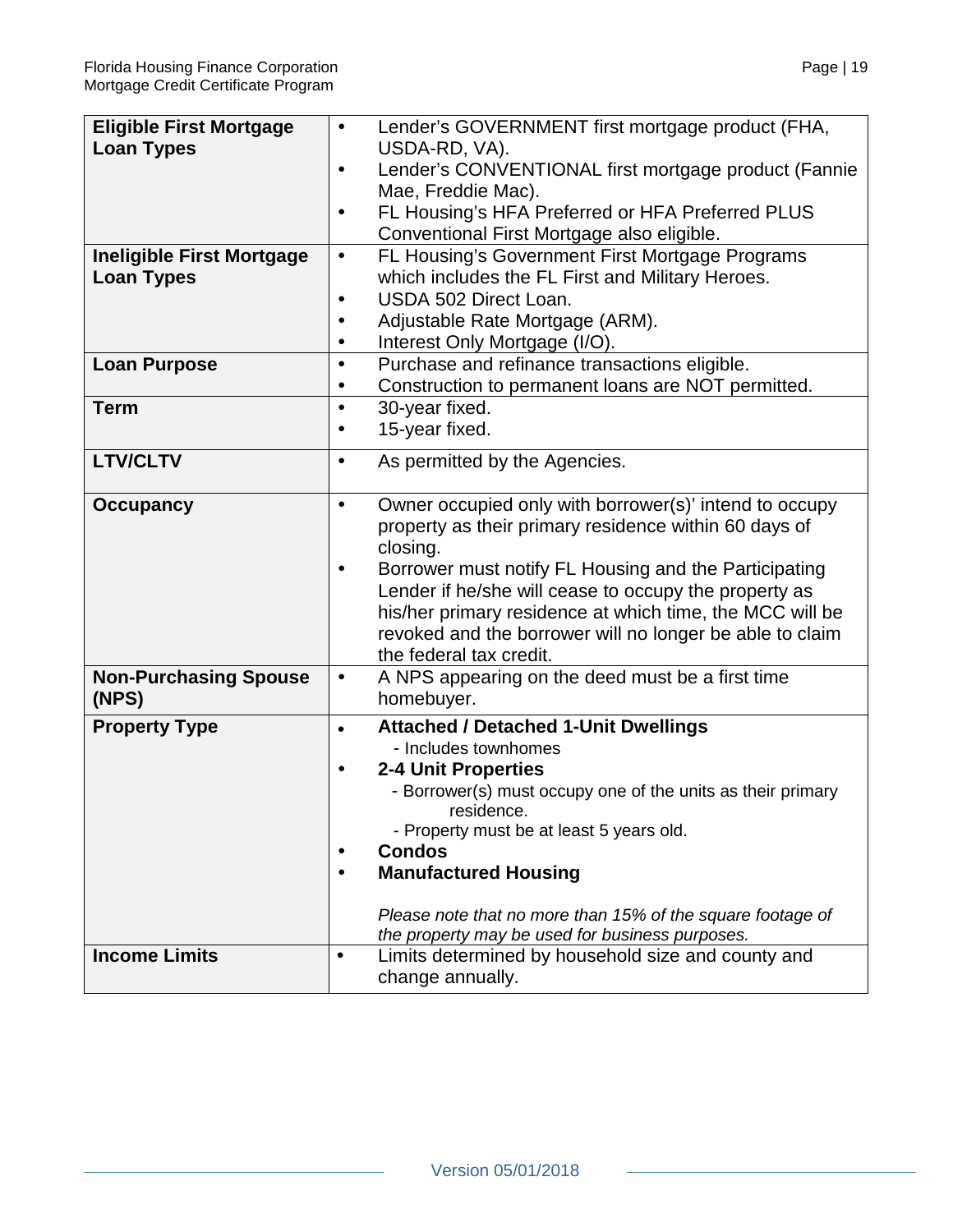| <b>Documentation Required</b>                                                            | <b>Underwriter Certification.</b><br>$\bullet$                                                                                                                                                                                                                                                                                                                                                                                                                                                                                                                                                                                                                                                                                                                                                      |
|------------------------------------------------------------------------------------------|-----------------------------------------------------------------------------------------------------------------------------------------------------------------------------------------------------------------------------------------------------------------------------------------------------------------------------------------------------------------------------------------------------------------------------------------------------------------------------------------------------------------------------------------------------------------------------------------------------------------------------------------------------------------------------------------------------------------------------------------------------------------------------------------------------|
| to Verify Income                                                                         | Mortgagor Affidavit.<br>$\bullet$                                                                                                                                                                                                                                                                                                                                                                                                                                                                                                                                                                                                                                                                                                                                                                   |
| <b>Eligibility</b>                                                                       | For income calculation guidance, please refer to<br>$\bullet$<br>"Determining Income" in this Lender Guideline. Please<br>note that program eligibility is determined by Household<br>Income.                                                                                                                                                                                                                                                                                                                                                                                                                                                                                                                                                                                                       |
| <b>Purchase Price Limits</b>                                                             | Limits determined by county and change annually.<br>$\bullet$                                                                                                                                                                                                                                                                                                                                                                                                                                                                                                                                                                                                                                                                                                                                       |
| <b>Documentation Required</b><br>to Verify Purchase Price<br><b>Eligibility</b>          | Mortgagor Affidavit<br>$\bullet$<br><b>Underwriter Certification</b><br>$\bullet$<br><b>Final Sales Contract</b><br>$\bullet$                                                                                                                                                                                                                                                                                                                                                                                                                                                                                                                                                                                                                                                                       |
| <b>Recapture Tax</b>                                                                     | Borrower(s) may be subject to recapture tax upon resale if<br>borrower(s) have a gain resulting from the sale or<br>disposition of the property purchased under this Program<br>within the first nine years of ownership and the initial<br>qualifying annual Household Income increases above<br>specified levels at the time of sale or disposition of the<br>residence.                                                                                                                                                                                                                                                                                                                                                                                                                          |
| <b>MCC Compliance Fee</b>                                                                | \$500 Compliance Fee payable to Florida Housing Finance<br>$\bullet$<br>Corporation.                                                                                                                                                                                                                                                                                                                                                                                                                                                                                                                                                                                                                                                                                                                |
| <b>MCC Program</b><br><b>Documents Available</b><br>through Reservation<br><b>System</b> | Notice to Buyer (provided at application by loan officer).<br>$\bullet$<br>Recapture Notice (informational, provided by loan officer<br>$\bullet$<br>at application with Notice to Buyer).<br>Mortgagor Affidavit (provided at closing for execution by<br>$\bullet$<br>mortgagors). Anyone appearing on deed must execute<br>the Mortgagor Affidavit AND satisfy the first time<br>homebuyer requirement and his/her income must be<br>included in the household income.<br>Notice Regarding Collection of Social Security Numbers<br>(provided at closing for execution by all borrowers).<br>Seller Affidavit (provided at closing for execution by<br>$\bullet$<br>seller).<br>Please note that the Seller Affidavit is not required for<br>foreclosures or real estate owned (REO) properties. |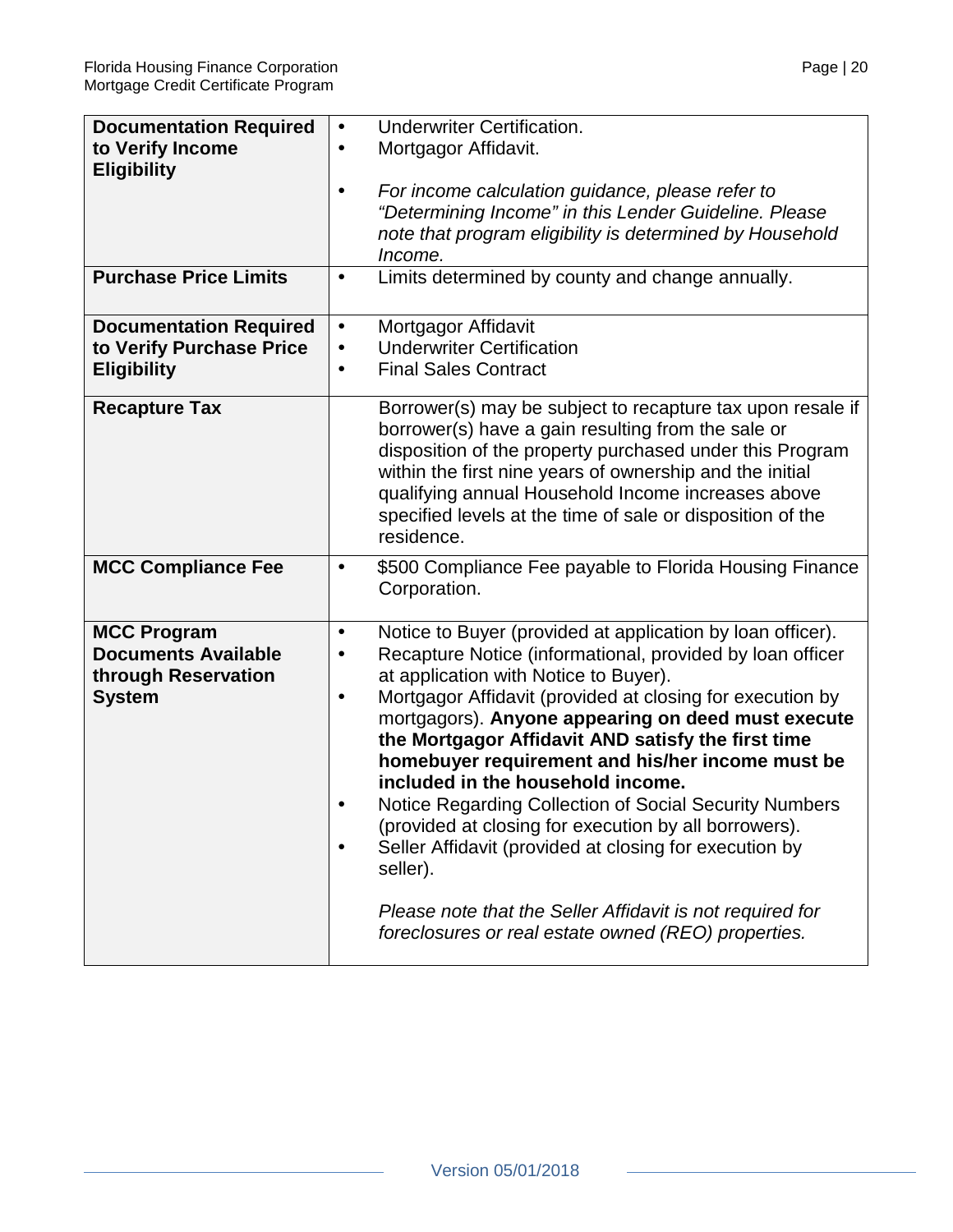| <b>Refinanced (Reissued) MCCs</b>                                                                 |                                                                                                                                                                                                                                                                                                                                                                                                                                                                                                                                                                                                                                                                                                                                                                                                                                                                                                                                                                                                                                                                                                                                                                                                                                        |
|---------------------------------------------------------------------------------------------------|----------------------------------------------------------------------------------------------------------------------------------------------------------------------------------------------------------------------------------------------------------------------------------------------------------------------------------------------------------------------------------------------------------------------------------------------------------------------------------------------------------------------------------------------------------------------------------------------------------------------------------------------------------------------------------------------------------------------------------------------------------------------------------------------------------------------------------------------------------------------------------------------------------------------------------------------------------------------------------------------------------------------------------------------------------------------------------------------------------------------------------------------------------------------------------------------------------------------------------------|
| <b>Refinanced (Reissued</b><br><b>MCC) Mortgage</b><br><b>Requirements</b>                        | IRS regulations requires that the reissued MCC be a<br>continuation of the existing MCC. FL Housing may reissue<br>a MCC for a refinanced property provided that specific<br>requirements are satisfied.<br>1. The certified indebtedness amount (loan amount) set<br>forth on the reissued MCC will be the outstanding<br>principal balance of the prior mortgage loan, or lower,<br>as of the date of the refinance, if the outstanding<br>principal balance is less than the indebtedness<br>amount (loan amount) reflected on the original MCC.<br>2. The reissued MCC will only be issued to the holder of<br>the original MCC unless a second borrower has been<br>added to the refinanced loan and appears on the latest<br>deed.<br>3. The reissued MCC will expire on the final payment<br>date for the prior mortgage loan.<br>4. The reissued MCC credit rate will not be changed from<br>the credit rate reflected on the original certificate.<br>5. The reissued MCC will state that the credit allowable<br>will not exceed the credit that would otherwise have<br>been allowable to the holder under the original MCC<br>for any taxable year.<br>6. FL Housing will process one reissuance per eligible<br>borrower. |
| <b>Reissued MCC Program</b><br><b>Documents Available</b><br>through Reservation<br><b>System</b> | Owner Occupancy Certificate (provided at closing to be<br>$\bullet$<br>executed by all borrowers/parties appearing on deed).                                                                                                                                                                                                                                                                                                                                                                                                                                                                                                                                                                                                                                                                                                                                                                                                                                                                                                                                                                                                                                                                                                           |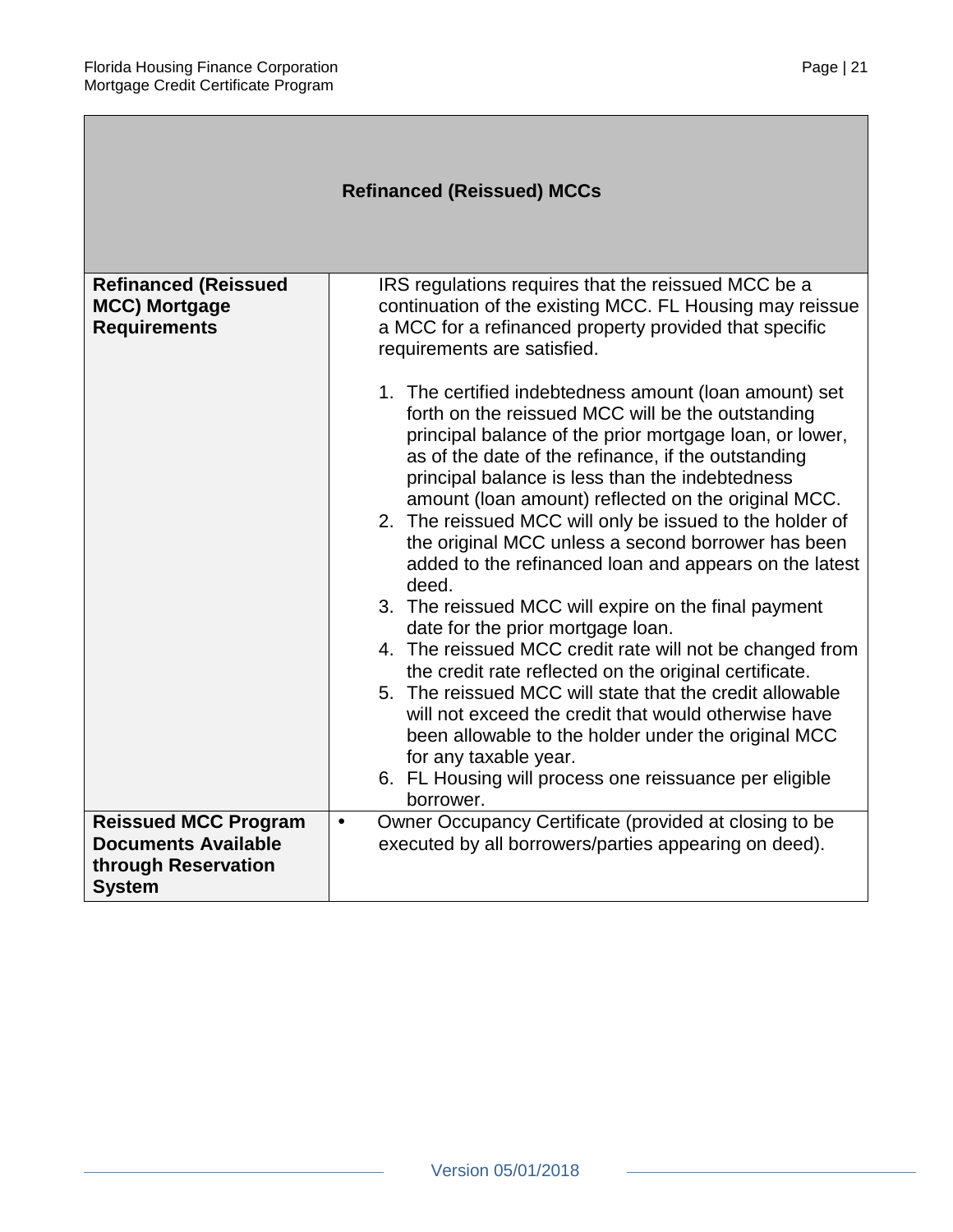## **RESERVING THE FL HOUSING MCC ONLINE**

#### **Questions regarding the reservation of all MCCs should be directed to [mccprogram@floridahousing.org](mailto:mccprogram@floridahousing.org) or 850-488-4197.**

Upon completion of the required training and registration, lenders will log into the MCC Lender Portal at [www.floridahousing.org/mcc](http://www.floridahousing.org/mcc) to make an MCC reservation.

Prior to accessing the reservation system, users will be required to confirm their business use of the portal. Access to the portal for any other reason is strictly prohibited.

Lenders will complete the online reservation form (for new purchases and refinanced loans) located in the portal and must complete all required fields. Spousal data, if applicable, must be added into the co-borrower/spouse information field, regardless if spouse is not on the loan.

Once the reservation is completed by the Loan Officer/Processor, the Underwriter will have 20 days to certify the reservation in the online system. Underwriters must review the reservation for accuracy.

Once certified by the Underwriter, the Closing Team should collect all required loan and MCC Program documents for submission to Florida Housing.

## **DETERMINING INCOME**

#### **An Underwriting Guide for Determining Borrower and Occupant Income for Household Income**

Program qualifying income (or compliance income) is not the same as credit qualifying income.

The calculation of Program qualifying income is different than the calculation of credit qualifying income, the income that is used for credit underwriting your borrower's FHA, USDA-RD, VA, Fannie Mae, or Freddie Mac loan.

Program qualifying income considers the income of borrowers and their spouses (regardless of spouse's occupancy of the primary residence and whether or not a party to the loan) AND all household members 18 years of age or older (related or unrelated).

Unlike income that is averaged for credit underwriting, the MCC Program considers the actual **Current Gross Annual Income.** You should be reviewing the YTD income and the income shown on previous tax returns for consistency. If there are not inconsistencies in earnings, use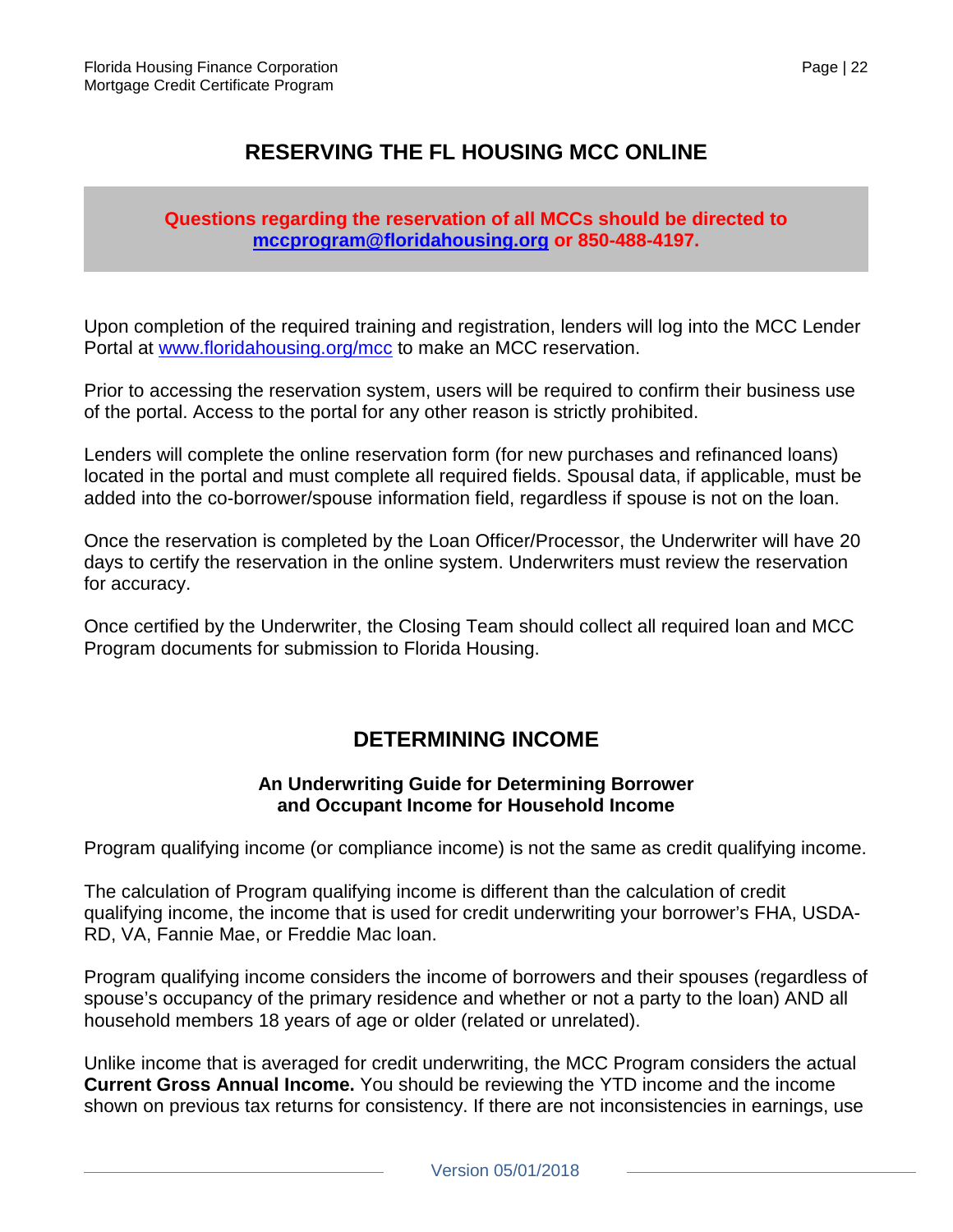the below for determining the actual Current Gross Annual Income for each occupant over 18. Current gross monthly income is generally determined first then it is multiplied by 12 months to determine the total Current Gross Annual Income. Upon the determination of Current Gross Annual Income for each occupant, the Household Income can then be determined and compared to the Income Limits and household size for the county in which the borrower(s) are purchasing to determine if the borrower(s) are eligible.

**Please note that this serves as a guide only.** Underwriters and Lenders must determine the most accurate actual Current Gross Annual Income based on the pay documentation collected from borrower(s) and spouse(s) and other occupants over the age of 18. Underwriters and Lenders must exercise due diligence in determining Household Income and collect the appropriate pay documentation for each occupant over the age of 18 that supports and validates the Program qualifying income of each occupant. Please note that this documentation may vary from borrower or occupant depending on the borrower or occupant's profession, income source, work schedule or how often income is received. Just as a Lender would collect the necessary income documentation to support and validate credit qualifying income for a borrower, Lenders should collect the necessary income documentation to support and validate the Program qualifying income of the borrower(s) and/or occupant(s).

**Gross monthly income** considers the sum of monthly gross pay; any additional income from overtime, part-time employment, bonuses, income from self-employment, dividends, interest, royalties, pensions, VA compensation and net rental income, other income (such as alimony, child support, sick pay, social security benefits, unemployment compensation, income received from trusts, and income received from business activities or investments), and the continuation of which is probable for the next 12 months based on foreseeable economic circumstances determined at the time of application.

**Household Income** will be confirmed through the Reservation Form, Underwriter's Certification and Mortgagor Affidavit which is executed by the borrower(s) on the date of mortgage loan closing. Any income obtained from these Program documents that reflect a Household Income exceeding the income limit will result in the pending of the loan file and non-issuance of the MCC until Lender resolves the discrepancy. Lenders can resolve by providing any necessary documentation to support income eligibility or, if it is determined though the review of additional documentation submitted by the Lender that the Household Income does exceed the Income Limit, the reservation will be cancelled and the borrower will not be eligible for participation in the Program.

#### **IMPORTANT! PLEASE READ!**

Alternative pay or income documentation used to support Household Income should be retained by the Lender and any alternative documentation used to validate Household Income should be acceptable to the Agencies (FHA, USDA-RD, VA, Fannie Mae, Freddie Mac). Alternative pay or income documentation includes, but may not be limited to, current pay stubs which delineate "current period", W-2's, for all borrowers and all employers, and bank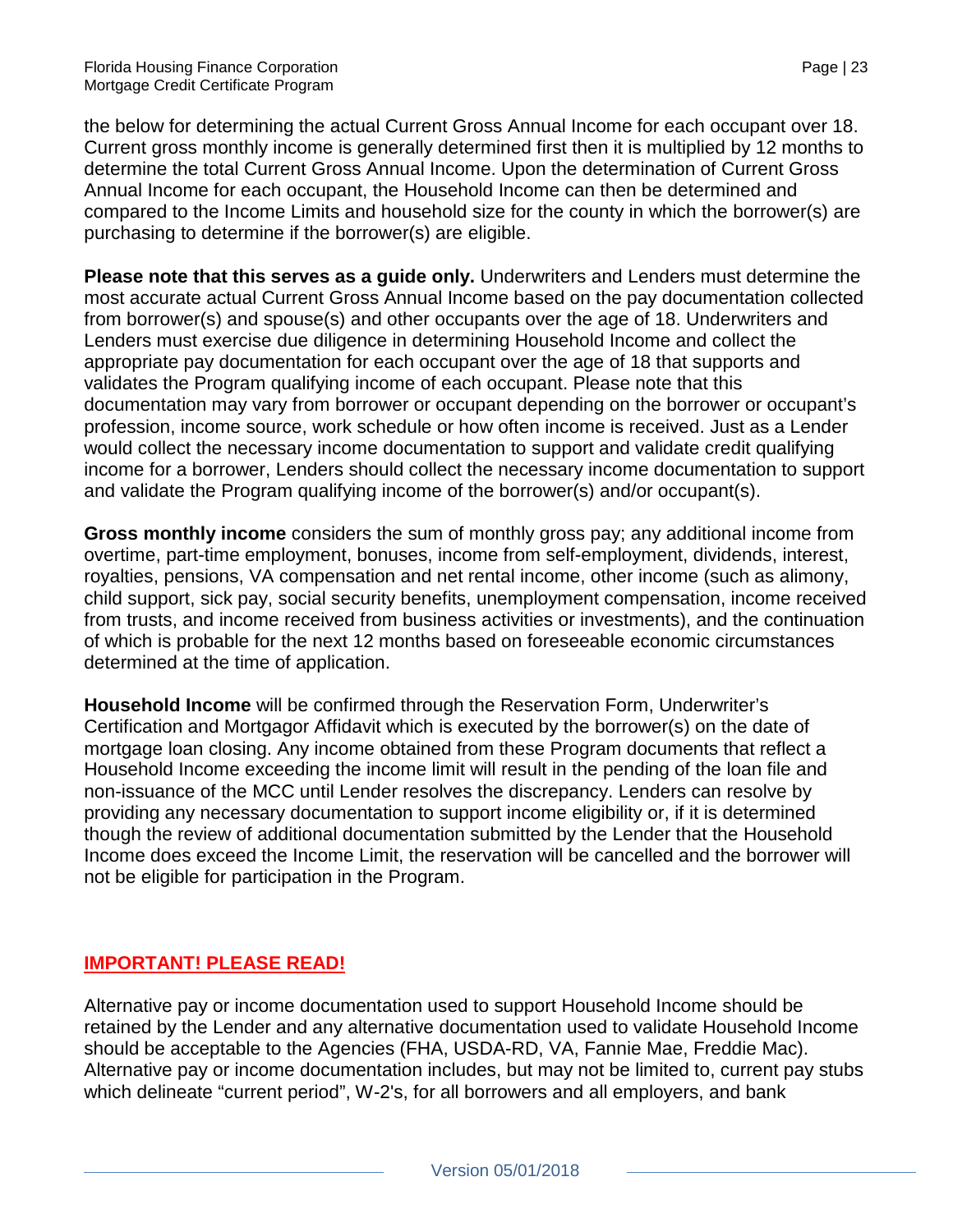statements to verify the receipt of income. If W-2's are present in the loan file, Lenders should verify that the total of W-2's presented equals the income shown on borrower/occupant tax returns. For clarification on which documentation should be submitted to Florida Housing to confirm borrower(s) are eligible for participation in the MCC Program, please see the "Closing, Shipping and Clearing Loans for MCC Issuance" section of this Lender Guideline.

Even if not required for credit underwriting, Lenders should be seeking the two most current paystubs with year-to-date (YTD) earnings. Do not include in the compliance file. Again, Lenders should retain all necessary supporting income documentation in the event it would be required to confirm income eligibility and the income certified by underwriting staff. Although reference is made to the last 4 to 6 weeks income, underwriters should be reviewing tax returns to verify consistency and that there are no unexplained changes in Household Income.

#### **Verification of Employment**

A verification of employment (VOE) may not be required if acceptable pay/income or alternative pay/income documentation can validate Household Income. If a VOE is required by the Agencies then it should be obtained for credit underwriting but it may not necessarily be considered in determining Program income if alternative documentation provides a more accurate reflection of a borrower/occupant's Current Gross Annual Income.

#### **Income from a Salary or Wage**

Using the last  $4 - 6$  weeks' pay stubs, add together the gross pay from each pay stub supplied. Divide this total by the number of pay stubs and then multiply by the number of pay periods within a year (i.e. if paid bi-weekly multiply by 26, if bi-monthly multiply by 24, etc.).

#### **Commission / Bonus Income**

If commission income was noted to have been received as YTD on the 4 – 6 weeks' of paystubs supplied, but was not actually received during the review period:

Divide the YTD commission / bonus income by the number of pay periods that have already occurred in the year to obtain the average per pay period. Multiply this average by the total number of pay periods in the year. Add this amount to the calculated income from salary or wage.

#### **Self-Employed / Income from Business**

Use the quarterly tax returns and financial statements to identify the current net YTD income. Add back in any depreciation. Divide the YTD income by the number of months during which it was earned and multiply by 12. Losses from a business cannot be deducted from another source of income.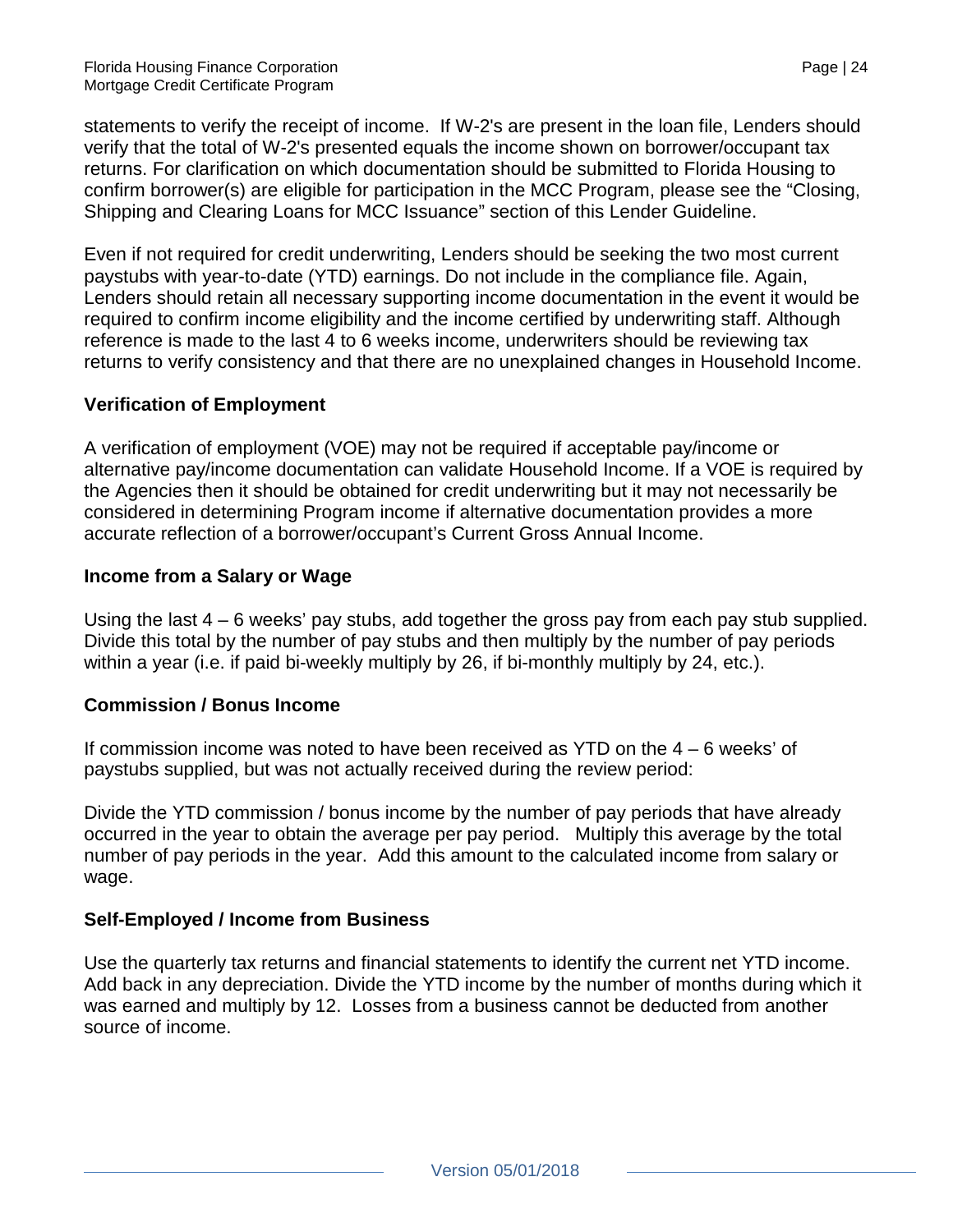#### **Verification that Overtime, Bonus or Commission Payments are Terminated**

If OT was received during the  $4 - 6$  weeks of pay stubs provided, or bonus or commission income was noted as paid in the YTD information, but verification has been provided in writing from valid third-party source (i.e. employer confirming termination of such income or that is it not likely to continue or change in employment status ceased these payments), you may remove these amounts received when calculating the Program income.

#### **Interest / Dividends**

Use current earnings statements issued by the bank, investment broker or agent. Identify the YTD interest or dividend earnings. Divide by the number of months this YTD represents and multiply by 12.

If statements are not available, and the terms of the investment agreement are available, multiply the principal amount of the asset times the annual interest yield factor for a projected interest earnings amount.

If neither are available, us the previous year's earnings statements or tax returns to identify the total annual interest and dividend income. If the assets are still invested in the same instruments, use the previous year's figures.

#### **Alimony / Child Support**

Use the monthly amount appearing in the divorce decree, separation agreement or other supporting document.

If the borrower / occupant receives more or less than the amount stipulated in the agreements, use the monthly figure that the borrower / occupant declares and that can be verified (on bank statements for example)

Multiply the verified or calculated amount from the above process times 12.

#### **Full-Time Students**

When full-time students who are 18 years of age or older are dependents, a small amount of their income will be counted. Count only earned income up to a maximum of \$480 per year for full-time students, age 18 or older, who are not the head of household or spouse. If the income is less than \$480, count all of the income. If the annual income exceeds \$480, count \$480 and exclude the amount that exceeds \$480.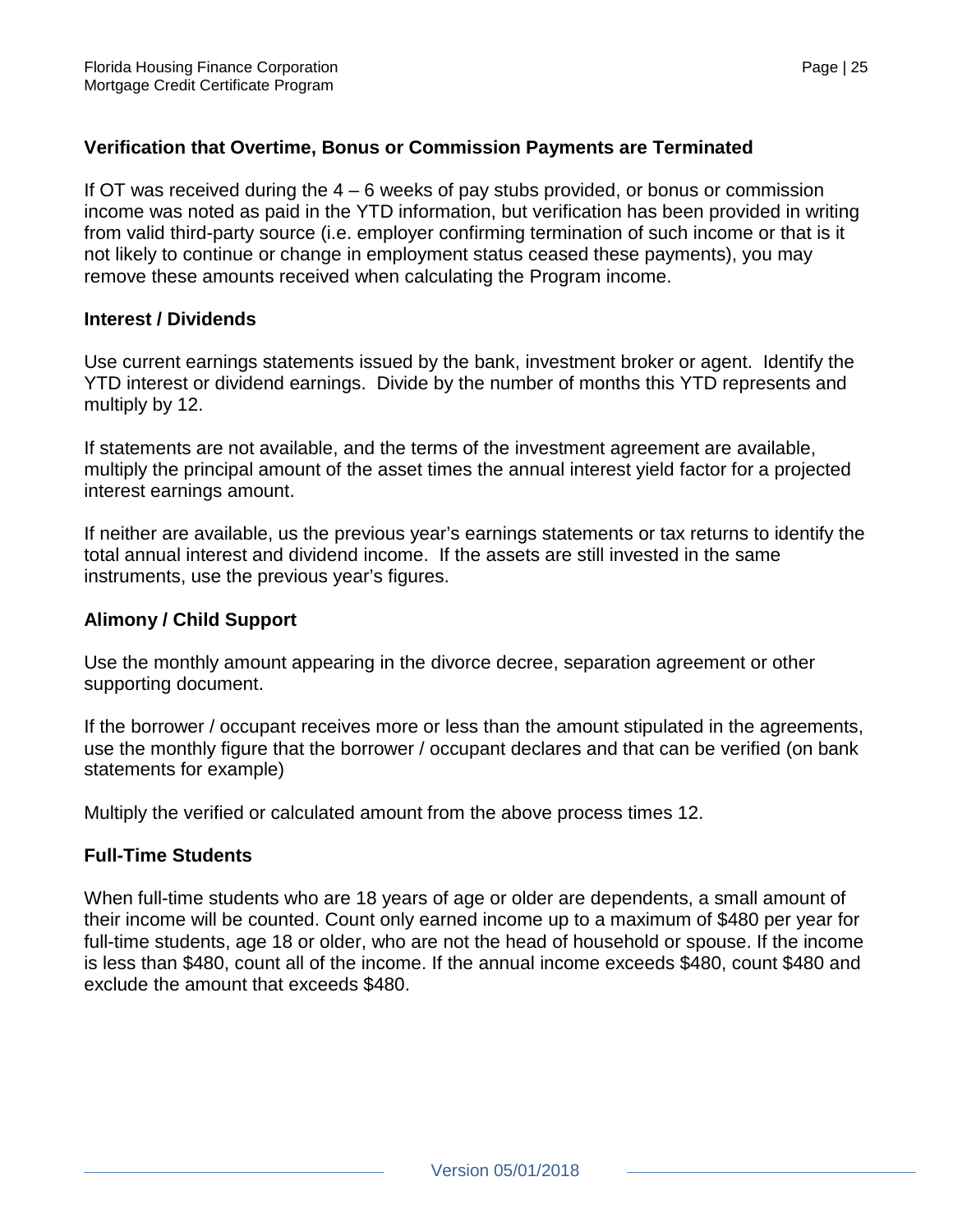#### **Pensions / Temporary Payments**

Use the benefits statement issued by the benefits provider (pensions, workers compensation, disability compensation, social security, AFDC, etc.) to identify the amount of the benefit, payment frequency and expected term of benefit.

Multiply the amount of the benefit times the payment frequency.

If the benefit is absolutely not payable to the recipient beyond a given date (a verifiable complete and permanent stop of benefits without extensions, exceptions, waivers or other conditions) and such date is within 12 calendar months of the anticipated closing date, then calculate the benefits expected through the end of the benefits term.

#### **Boarder Income**

All income of persons over the age of 18 who are expected to principally and permanently reside in the residence being financed must be included in the calculation of Current Gross Annual Income.

#### **Anticipated Rental Income from 2 – 4 Unit Properties**

Anticipated rental income from the property being purchased is not included in the calculation of income for Program purposes but may be treated as detailed in Agency guidelines.

If the borrower / occupant currently receives income from rental property, that income must be included in the calculation of income. Use the last year's tax returns to establish any rental income and remember to add back depreciation.

#### **Calculation of Current Gross Annual Income**

Add together all sources of income per each borrower / occupant. Compare the calculated Current Gross Annual Income to paystubs, VOE's, the previous year's income per W2's and tax returns. You should not note significant differences that cannot be accounted for (i.e. Child Support income). In some cases, the Current Gross Annual Income will be higher than the previous year's income. Significant variances should be attributable to increases/decreases in pay or number of hours worked. If paystubs are being used as confirmation of eligibility, Lenders should note within their loan file any variances and why any variances have occurred.

#### **Calculation of Household Income**

Add together the Current Gross Annual Income calculated for each borrower / occupant. Compare the Household Income calculated to the Income Limit to ensure compliance with Program requirements.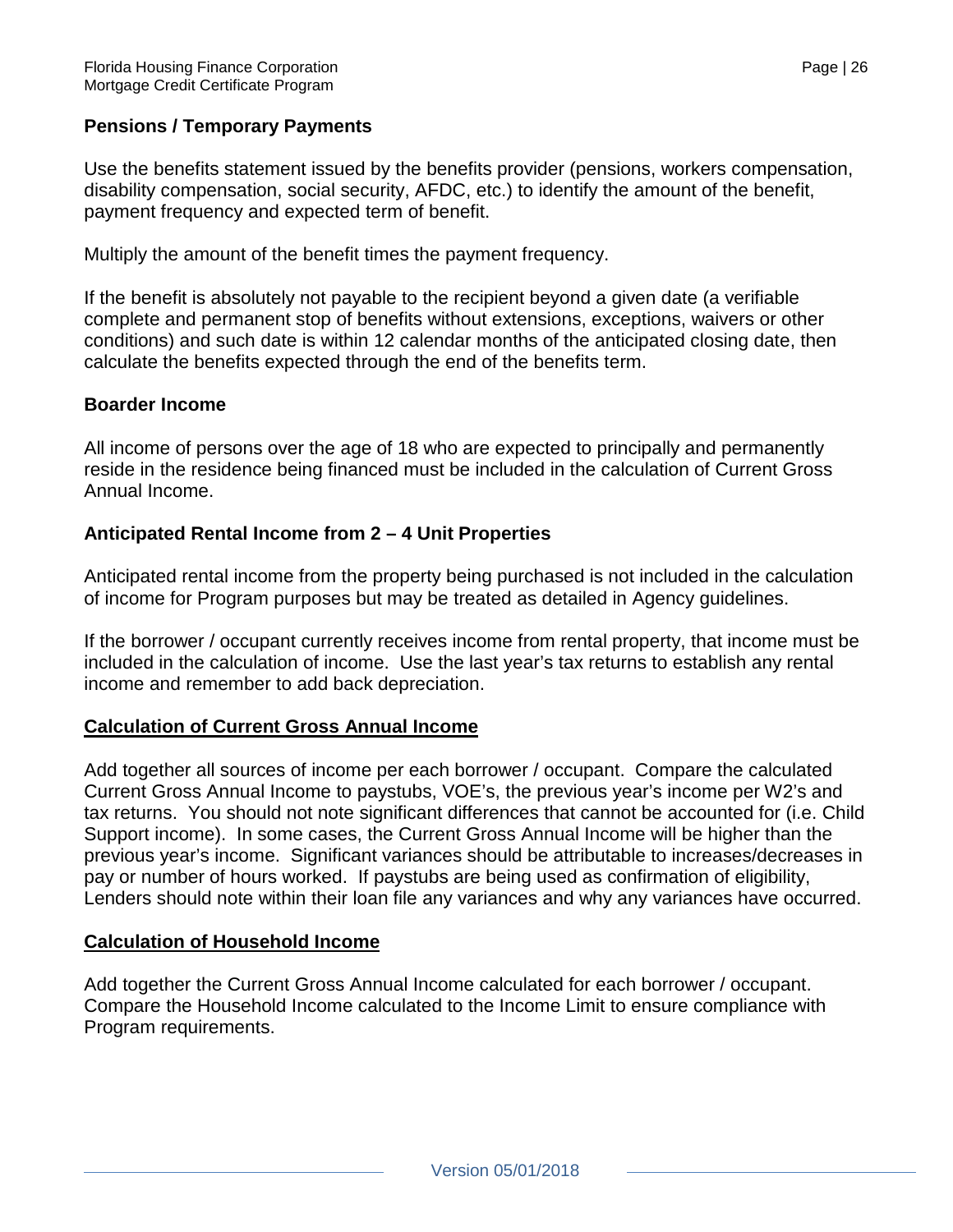## **CLOSING, SHIPPING AND CLEARING LOANS FOR MCC ISSUANCE**

Please contact the FL Housing Compliance Team with any questions or concerns at [mccprogram@floridahousing.org o](mailto:mccprogram@floridahousing.org)r 850-488-4197.

#### **CLOSING**

Closers should be verifying all necessary Program documents for data consistency with first mortgage loan documents.

Program documents are available through the FL Housing reservation system. Closers should be pulling the Program documents below for forwarding to the closing agent, title agency or closing attorney.

- Mortgagor Affidavit. Original and eSignatures are permitted.
- Seller Affidavit Requires original signature of seller unless the property is an REO or bank owned property.

Only those appearing on deed need to sign Program documents. Those appearing on deed must occupy the property as their primary residence.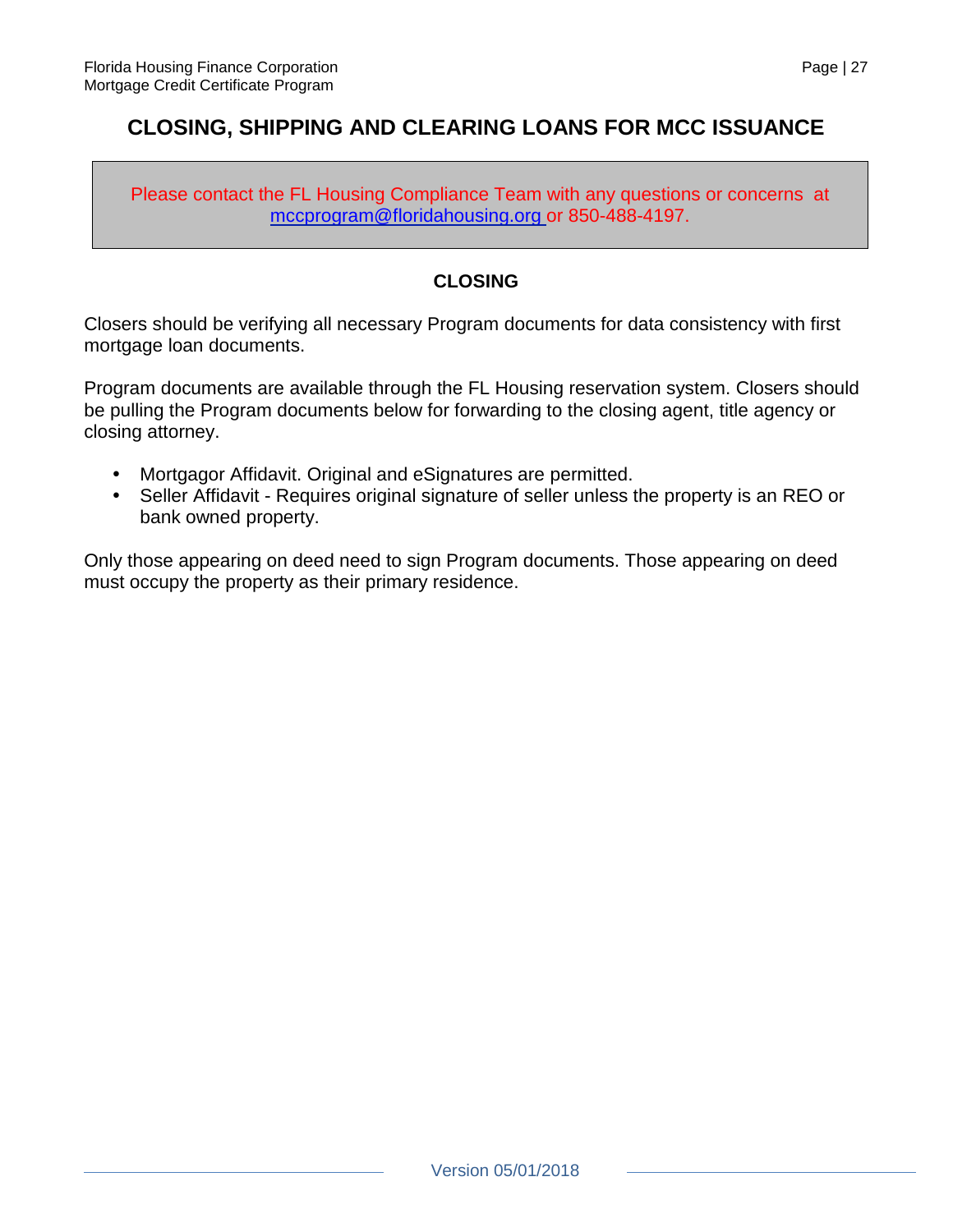#### **SHIPPING**

Compliance files should include the following documents below so read clearly:

- MCC Compliance Fee of \$500. Corporate checks should be made payable to Florida Housing Finance Corporation. *Note borrower's name and property address on check.*
- COPY of signed Notice to Buyer.
- ORIGINAL Mortgagor Affidavit.
- ORIGINAL Seller Affidavit.
- COPY of Notice Regarding Collection of Social Security Number (signed by all borrowers)
- COPIES of tax returns or transcript (or a combination of either) for the last three tax years for borrower(s) and spouse, even if spouse is not on the loan.
- COPY of homebuyer education certificate.
- COPY of real estate contract.
- COPY of signed FINAL 1003.
- COPY of signed FINAL Closing Disclosure (CD) for the first mortgage loan.
- COPY of warranty deed.
- COPY of discharge papers (DD-214) only if veteran is qualifying under the Veteran's Exemption.

Loan data between the above documents should be consistent. If not, issuance of the MCC will be delayed. Be sure you are including copies of final loan closing documents.

For Reissued MCC Only, include the following:

- MCC Reissuance Fee of \$250. Corporate checks should be made payable to Florida Housing Finance Corporation. *Note borrower's name and property address on check.*
- COPY of FINAL Closing Disclosure (CD) for the first mortgage loan.
- COPY of Mortgage Note.
- Pay Off Statement.
- ORIGINAL Owner Occupancy Affidavit.
- COPY of ORIGINAL Mortgage Credit Certificate.

Compliance files should be submitted to:

Florida Housing Finance Corporation c/o MCC Program 227 N. Bronough St., Suite 5000 Tallahassee, FL 32301